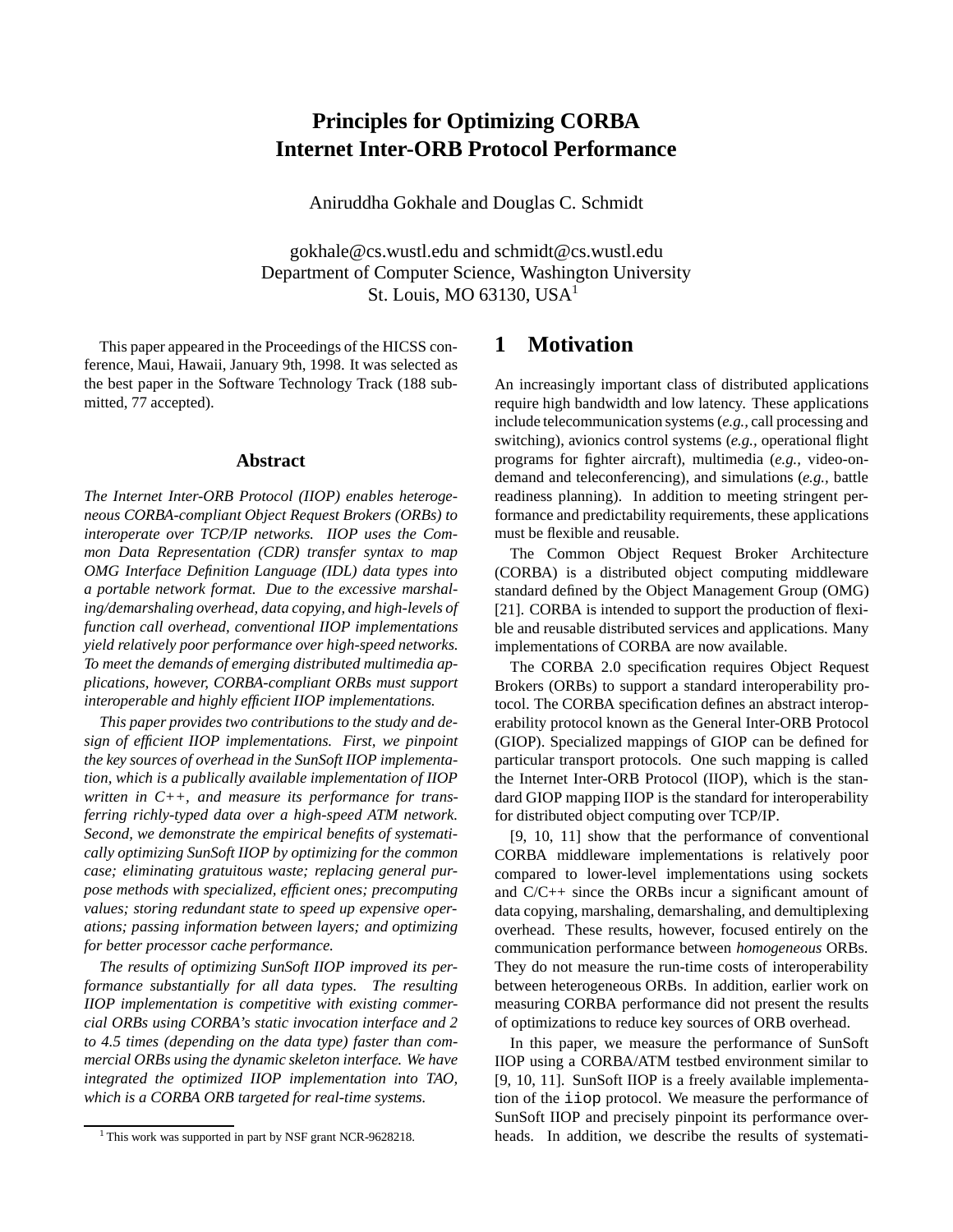cally applying seven **principle-driven optimizations** [26] that substantially improve the performance of SunSoft IIOP. These optimizations include: *optimizing for the common case; eliminating gratuitous waste; replacing general purpose methods with specialized, efficient ones; precomputing values, if possible; storing redundant state to speed up expensive operations; passing information between layers; and optimizing for the processor cache*.

The results of applying these optimization principles to SunSoft IIOP improved its performance 1.9 times for doubles, 3.3 times for longs, 4 times for shorts, 5 times for chars/octets, and 6.7 times for richly-typed structs over ATM networks. Our optimized version of SunSoft IIOP is now comparable to existing commercial ORBs [9, 10, 11] using the static invocation interface (SII) and around 2 to 4.5 times (depending on the data type) faster than commercial ORBs using the dynamic skeleton interface (DSI).

The optimizations and the resulting speedups reported in this paper are essential for CORBA to be adopted as the standard for implementing high-bandwidth, low-latency distributed applications. The protocol optimizations described in this paper are based on a set of principles that have been used to improve the performance of communication protocols described in Section 4. These principles can be applied to improve the performance of other ORB implementations and distributed object computing middleware.

This paper is organized as follows. Section 2 describes the CORBA reference model, the GIOP/IIOP interoperability protocols, and the SunSoft IIOP implementation; Section 3 presents the results of our performance optimizations of SunSoft IIOP over a high-speed ATM network; Section 4 compares our research with related work; and Section 5 provides concluding remarks. The Appendices describe CORBA IIOP in greater depth and present a detailed view of SunSoft IIOP's protocol engine structure and runtime functionality.

# **2 Background**

## **2.1 Overview of CORBA**

CORBA Object Request Brokers (ORBs) allow clients to invoke operations on distributed objects without concern for:

 **Object location:** CORBA objects can be located locally with the client or remotely on a server, without affecting their implementation or use;

 **Programming language:** The languages supported by CORBA include C, C++, Java, Ada95, and Smalltalk, among others.

 **OS platform:** CORBA runs on many OS platforms, including Win32, UNIX, MVS, and real-time embedded systems like VxWorks, Chorus, and LynxOS.

 **Communication protocols and interconnects:** The communication protocols and interconnects that CORBA can run on include TCP/IP, IPX/SPX, FDDI, ATM, Ethernet, Fast Ethernet, and embedded system backplanes.

 **Hardware:** CORBA shields applications from differences in hardware such as RISC vs. CISC instruction sets.

The components in the CORBA reference model shown in Figure 1 provide the transparency described above.



Figure 1: Components in the CORBA Reference Model

The components in CORBA include the following:

**Servant:** This component implements the operations defined by an OMG Interface Definition Language (IDL) interface. In languages like C++ and Java that support objectoriented (OO) programming, servants are implemented using one or more objects. A servant is identified by its *object reference*, which uniquely identifies the servant in a server process.

**Client:** This program entity performs application tasks by obtaining object references to servants and invoking operations on the servants. Servants can be remote or co-located relative to the client. Ideally, accessing a remote servant should be as simple as calling an operation on a local object, *i.e.,* object->operation(args). Figure 1 shows the components that ORBs use to transmit requests transparently from client to servant for remote operation invocations.

**ORB Core:** When a client invokes an operation on a servant, the ORB Core is responsible for delivering the request to the servant and returning a response, if any, to the client. For servants executing remotely, a CORBA-compliant [21] ORB Core communicates via the General Inter-ORB Protocol (GIOP) and the Internet Inter-ORB Protocol (IIOP), which runs atop the TCP transport protocol. An ORB Core is typically implemented as a run-time library linked into client and server applications.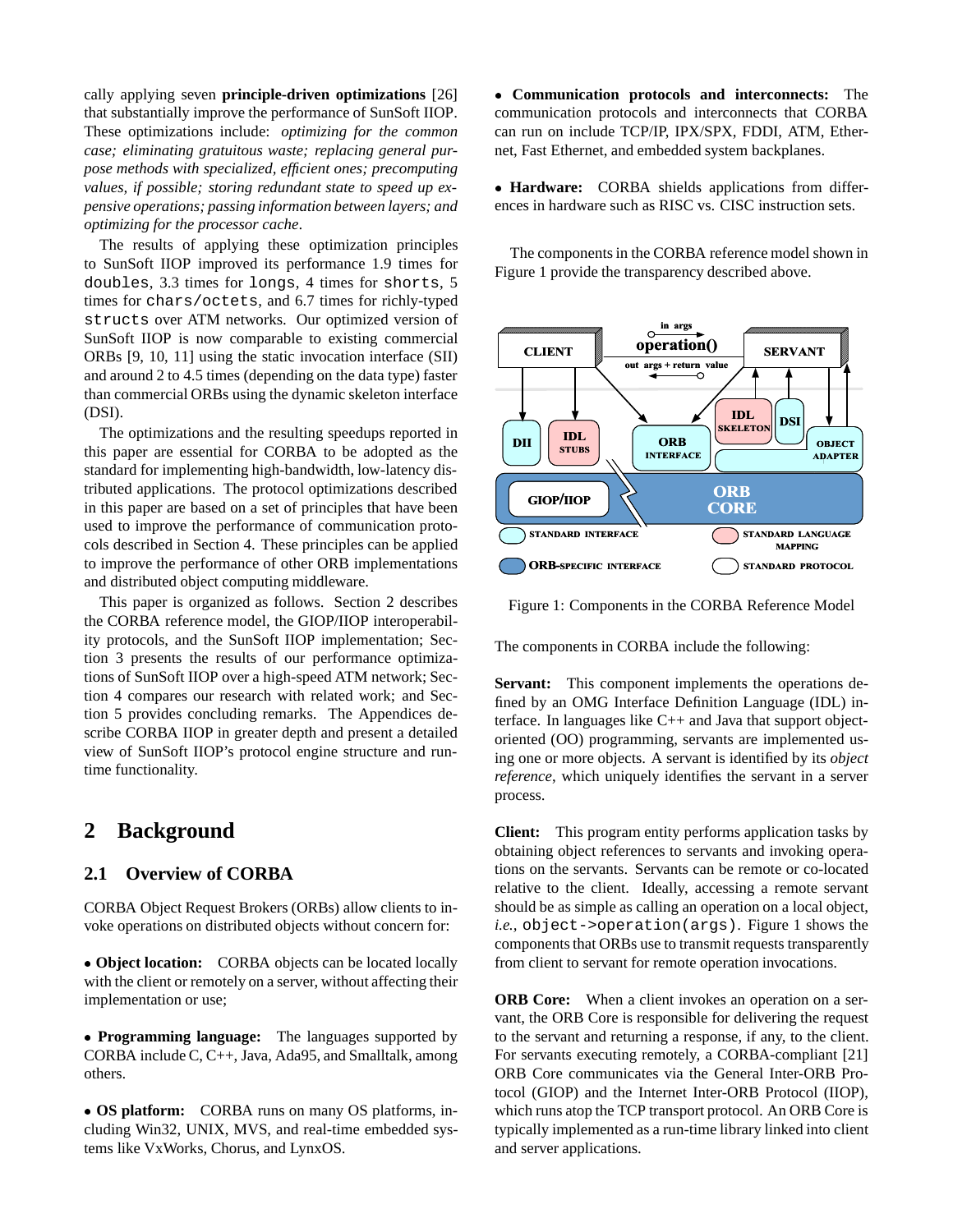**ORB Interface:** An ORB is a logical entity that may be implemented in various ways, *e.g.*, one or more processes or a set of libraries. To decouple applications from implementation details, the CORBA specification defines an abstract interface for an ORB. This ORB interface provides standard operations that convert object references to strings and back. The ORB interface also creates argument lists for requests made through the dynamic invocation interface (DII) described below.

**OMG IDL Stubs and Skeletons:** IDL stubs and skeletons serve as the "glue" between the client and servants, respectively, and the ORB. Stubs provide a strongly-typed, *static* invocation interface (SII) that marshals application data into a common packet-level representation. Conversely, skeletons demarshal the packet-level representation back into typed data that is meaningful to an application. An IDL compiler automatically transforms OMG IDL definitions into an application programming language like C++ or Java. IDL compilers eliminate common sources of network programming errors and provide opportunities for automated compiler optimizations [7].

**Dynamic Invocation Interface (DII):** The DII allows a client to access the underlying request transport mechanisms provided by the ORB Core. The DII is useful when an application has no compile-time knowledge of the interface it is accessing. The DII also allows clients to make *deferred synchronous* calls, which decouple the request and response portions of twoway operations to avoid blocking the client until the servant responds. In contrast, SII stubs only support twoway (*i.e.*, request/response) and oneway (*i.e.*, request only) operations.

**Dynamic Skeleton Interface (DSI):** The DSI is the server's analogue to the client's DII. The DSI allows an ORB to deliver requests to a servant that has no compile-time knowledge of the IDL interface it is implementing. Clients making requests need not know whether the server ORB uses static skeletons or dynamic skeletons.

**Object Adapter:** An Object Adapter associates a servant with an ORB, demultiplexes incoming requests to the servant, and dispatches the appropriate operation upcall on that servant. While current CORBA implementations are typically limited to a single Object Adapter per ORB, recent CORBA portability enhancements [22] define the Portable Object Adapter (POA), which supports multiple nested POAs per ORB.

# **2.2 Overview of CORBA GIOP and IIOP**

The CORBA General Inter-ORB Protocol (GIOP) defines an interoperability protocol between heterogeneous ORBs. The GIOP protocol provides an abstract protocol specification that can be mapped onto conventional connection-oriented transport protocols. An ORB is GIOP-compatible if it can send and receive GIOP messages.

The GIOP specification consists of the following elements:

**A Common Data Representation (CDR) definition:** The GIOP specification defines the CDR transfer syntax. CDR maps OMG IDL types from the native host format into a low-level *bi-canonical* representation, which supports both little-endian and big-endian formats. CDR encoded messages are used to transmit CORBA requests and server responses across a network. All OMG IDL data types are marshaled using the CDR syntax into an *encapsulation*, which is an octet stream that holds marshaled data.

**GIOP message formats:** The GIOP specification defines seven types of messages that send requests, receive replies, locate objects, and manage communication channels.

**GIOP transport assumptions:** The GIOP specification describes the type of transport protocols that can carry GIOP messages. In addition, the GIOP specification defines a connection management protocol and a set of constraints for message ordering.

The most common concrete mapping of GIOP onto the TCP/IP transport protocol is known as the Internet Inter-ORB Protocol (IIOP). The GIOP and IIOP specifications are described further in [21] and Appendix A. The remainder of this section presents an overview of the SunSoft IIOP reference implementation and outlines its primary components.

## **2.3 Overview of SunSoft IIOP**

#### **2.3.1 CORBA Features Supported by SunSoft IIOP**

SunSoft IIOP is a freely available<sup>2</sup> implementation of an ORB Core that comprises an implementation of the IIOP version 1.0 protocol. SunSoft IIOP is written in C++ and provides many features of a CORBA ORB, except for an IDL compiler, an interface repository, and a complete Object Adapter. Therefore, users must manually generate the stubs, skeletons, and demultiplexing code that integrates with the C++ components provided by SunSoft IIOP.

On the client-side, SunSoft IIOP provides a *static invocation interface* (SII) and a *dynamic invocation interface* (DII). The SII is used by the client-side stubs. Since SunSoft IIOP does not provide an IDL compiler, client stubs using the SII API must be generated manually.

The DII is used by applications that have no compiletime knowledge of the interface they are calling. Thus, the DII allows applications to create CORBA requests at runtime. Requests are created and parameters marshaled using *e.g.* Request, NVList, NamedValue, and TypeCode, which are *pseudo-object* interfaces defined by CORBA. Pseudo-objects are entities that are neither CORBA primitive types nor constructed types. Operations on pseudoobject references cannot be invoked using the DII mechanism since the interface repository does not keep any information about them. In addition, only some pseudo-objects,

<sup>2</sup> See ftp://ftp.omg.org/pub/interop/ for the source code.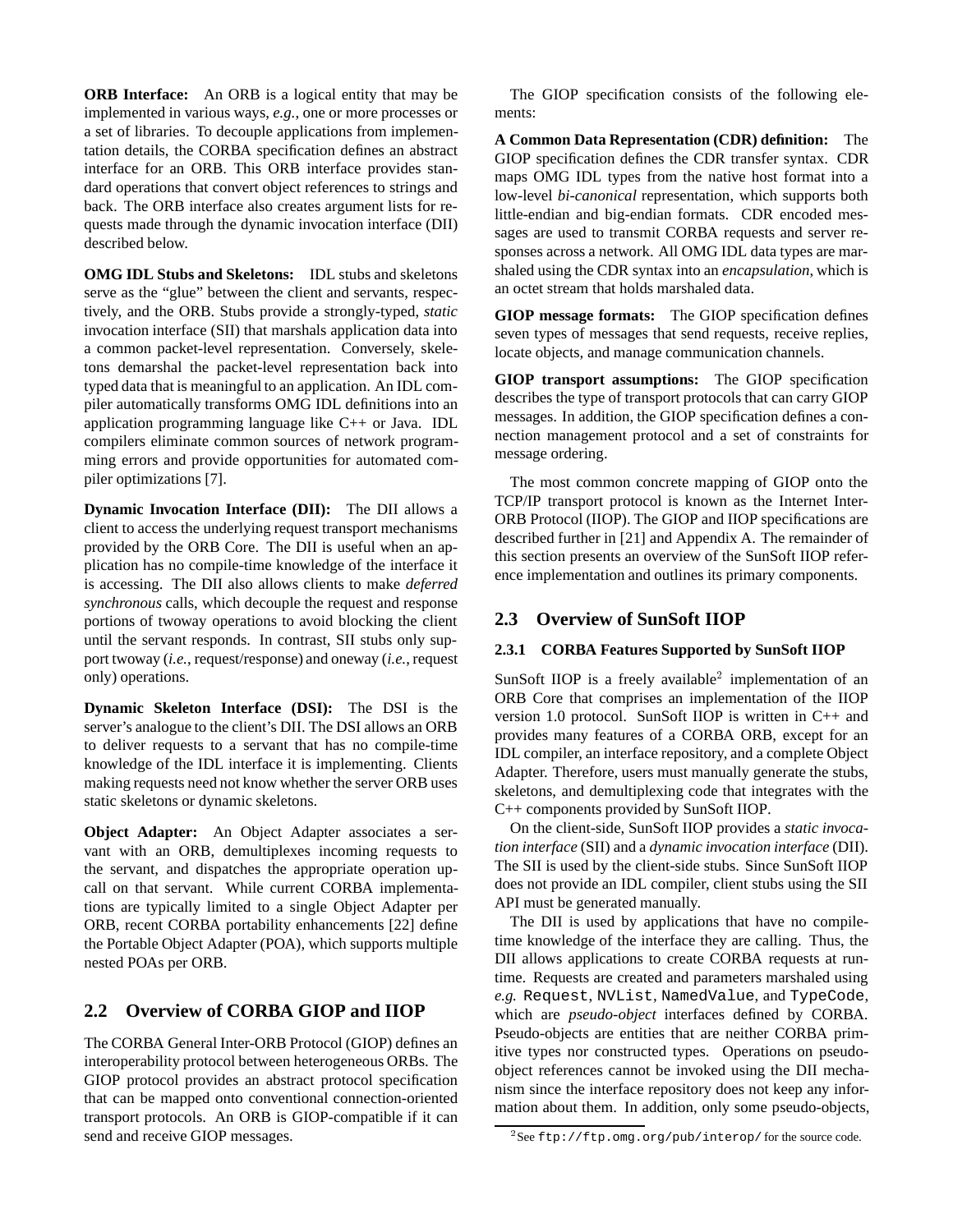such as TypeCodes, can be transferred as parameters to methods of an interface.

SunSoft IIOP supports dynamic skeletons via the dynamic skeleton interface (DSI). The DSI is used by applications (such as ORB bridges [21]) that have no compiletime knowledge of the interfaces they implement. Therefore, the DSI mechanism parses incoming requests, unmarshals their parameters, and demultiplexes requests to the appropriate object implementations.

Servers that use the SunSoft DSI mechanism must provide it with TypeCode information that is used to interpret incoming requests and demarshal the parameters. TypeCodes are CORBA pseudo-objects that describe the format and layout of primitive and constructed IDL data types in the incoming request stream.

#### **2.3.2 The Sunsoft IIOP Component Architecture**

The components in SunSoft IIOP are shown in Figure 2. The TypeCode marshaling/demarshaling protocol engine



Figure 2: Components in the SunSoft IIOP Implementation

is the primary component of SunSoft IIOP. SunSoft IIOP's protocol engine uses an interpretive marshaling scheme that encodes or decodes parameter data by identifying their TypeCodes at run-time using the kind field of each TypeCode object. A TypeCode is a pseudo-object that maintains an internal representation of the OMG IDL type information for each data type as it is marshaled and transmitted over a network.

The motivation for using an interpreter in SunSoft IIOP is to reduce the space utilization of the marshaling/demarshaling engine. Minimizing the ORB's memory footprint is important for embedded systems, such as PDAs and avionics systems. SunSoft IIOP requires less than 100 Kbytes on a real-time operating system like VxWorks. ORBs with small memory footprints can also be useful for generalpurpose computing systems since this allows the protocol interpreter to fit entirely within a processor cache.

Each component of the SunSoft IIOP architecture is outlined below:

**The TypeCode::traverse method:** The SunSoft IIOP interpreter is implemented within the traverse method of the TypeCode class. All marshaling and demarshaling of parameters is performed interpretively by traversing the data structure according to the layout of the TypeCode/Request tuple passed to traverse. This method is passed a pointer to a visit method (described below), which interprets CORBA requests based on their TypeCode layout. The request part of the tuple contains the data that was passed by an application on the client-side or received from the OS protocol stack on the server-side.

**The visit method:** The TypeCode interpreter invokes the visit method to marshal or demarshal the data associated with the TypeCode it is currently interpreting. The visit method is a pointer that containing the address of one of the four methods described below:

 **The CDR::encoder method:** The encoder method of the CDR class converts application data types from their native host representation into the CDR representation that transmits CORBA requests over a network.

 **The CDR::decoder method:** The decoder method of the CDR class is the inverse of the encoder method. It converts request values from the incoming CDR stream into the native host representation.

 **The deep copy method:** The deep copy method is used by the SunSoft DII mechanism to allocate storage and marshal parameters into the CDR stream using the TypeCode interpreter.

 **The deep free method:** The deep free method is used by the SunSoft DSI server to free allocated memory after incoming data has been demarshaled and passed to a server application.

**The utility methods:** SunSoft IIOP provides several methods that perform various utility tasks, including:

 **The calc nested size and alignment method:** This method calculates the size and alignment of the fields comprising an IDL struct.

 **The struct traverse method:** The TypeCode interpreter uses this method to recursively traverse the fields in an IDL struct.

Appendix C examines the run-time behavior of SunSoft IIOP by tracing the path taken by requests that transmit the sequence of BinStructs shown below: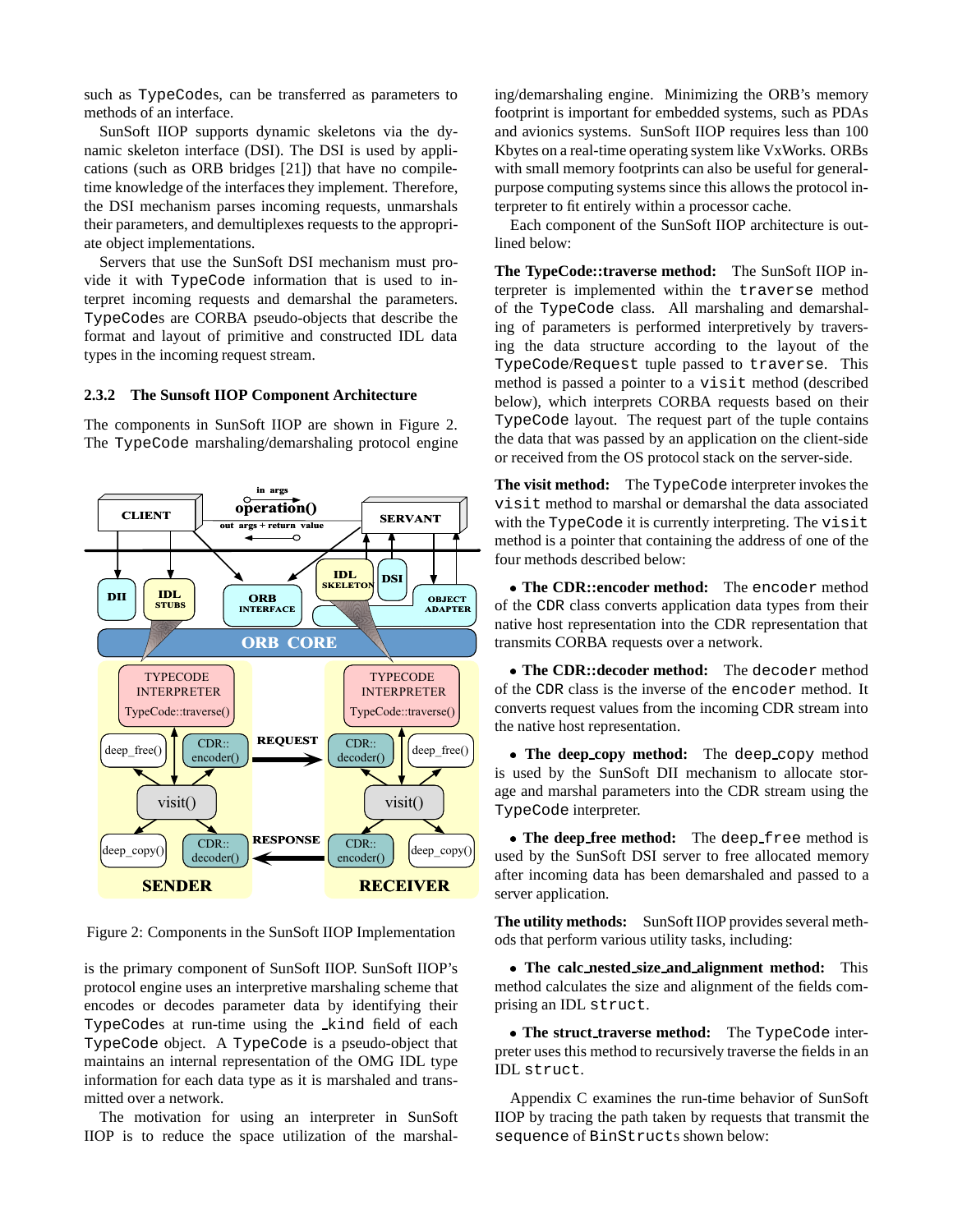```
// BinStruct is 32 bytes (including padding).
struct BinStruct
{
 short s; char c; long l;
 octet o; double d; octet pad[8]
};
// Richly typed data.
interface ttcp_throughput
{
  typedef sequence<BinStruct> StructSeq;
  // similarly for the rest of the types
  // Methods to send various data type sequences.
  oneway void sendStructSeq (in StructSeq ts);
  // similarly for rest of the types
```
#### };

# **3 Experimental Results of CORBA IIOP over ATM**

# **3.1 CORBA/ATM Testbed Environment**

### **3.1.1 Hardware and Software Platforms**

The experiments in this section were conducted using a FORE systems ASX-1000 ATM switch connected to two dual-processor UltraSPARC-2s running SunOS 5.5.1. The ASX-1000 is a 96 Port, OC12 622 Mbs/port switch. Each UltraSparc-2 contains two 168 MHz Super SPARC CPUs with a 1 Megabyte cache per-CPU. The SunOS 5.5.1 TCP/IP protocol stack is implemented using the STREAMS communication framework. Each UltraSparc-2 has 256 Mbytes of RAM and an ENI-155s-MF ATM adaptor card, which supports 155 Megabits per-sec (Mbps) SONET multimode fiber. The Maximum Transmission Unit (MTU) on the ENI ATM adaptor is 9,180 bytes. Each ENI card has 512 Kbytes of on-board memory. A maximum of 32 Kbytes is allotted per ATM virtual circuit connection for receiving and transmitting frames (for a total of 64 K). This allows up to eight switched virtual connections per card. The CORBA/ATM hardware platform is shown in Figure 3.

#### **3.1.2 Traffic Generator for Throughput Measurements**

Traffic for the experiments was generated and consumed by an extended version of the widely available ttcp [25] protocol benchmarking tool. We extended ttcp for use with SunSoft IIOP. We hand-crafted the stubs and skeletons for the different methods defined in the interface. Our handcrafted client-side stubs use SunSoft IIOP's SII API, *i.e.*, the do call method. On the server-side, the Object Adaptor uses a callback method supplied by the ttcp server application to dispatch incoming requests and their parameters to the target object.

Our ttcp tool measures end-to-end data transfer throughput in Mbps from a transmitter process to a remote receiver process across an ATM network. The flow of user data for each version of  $t \text{tcp}$  is uni-directional, with the transmitter flooding the receiver with a user-specified number of data



Figure 3: Hardware for the CORBA/ATM Testbed

buffers. Various sender and receiver parameters may be selected at run-time. These parameters include the number of data buffers transmitted, the size of data buffers, and the type of data in the buffers. In all our experiments the underlying socket queue sizes were enlarged to 64 Kbytes (which is the maximum supported on SunOS 5.5.1).

The following data types were used for all the tests: primitive types (short, char, long, octet, double) and a C++ struct composed of all the primitives (BinStruct). The size of the BinStruct is 32 bytes. SunSoft IIOP transferred the data types using IDL sequences, which are dynamically-sized arrays. The IDL declaration is shown in Appendix B. The sender-side transmitted data buffer sizes of a specific data type incremented in powers of two, ranging from 1 Kbytes to 128 Kbytes. These buffers were repeatedly sent until a total of 64 Mbytes of data was transmitted.

## **3.1.3 Profiling Tools**

The profile information for the empirical analysis was obtained using the Quantify [16] performance measurement tool. Quantify analyzes performance bottlenecks and identifies sections of code that dominate execution time. Unlike traditional sampling-based profilers (such as the UNIX gprof tool), Quantify reports results without including its own overhead. In addition, Quantify measures the overhead of system calls and third-party libraries without requiring access to source code.

All data is recorded in terms of machine instruction cycles and converted to elapsed times according to the clock rate of the machine. The collected data reflect the cost of the original program's instructions and automatically exclude any Quantify counting overhead.

Additional information on the run-time behavior of the code such as system calls made, their return values, signals,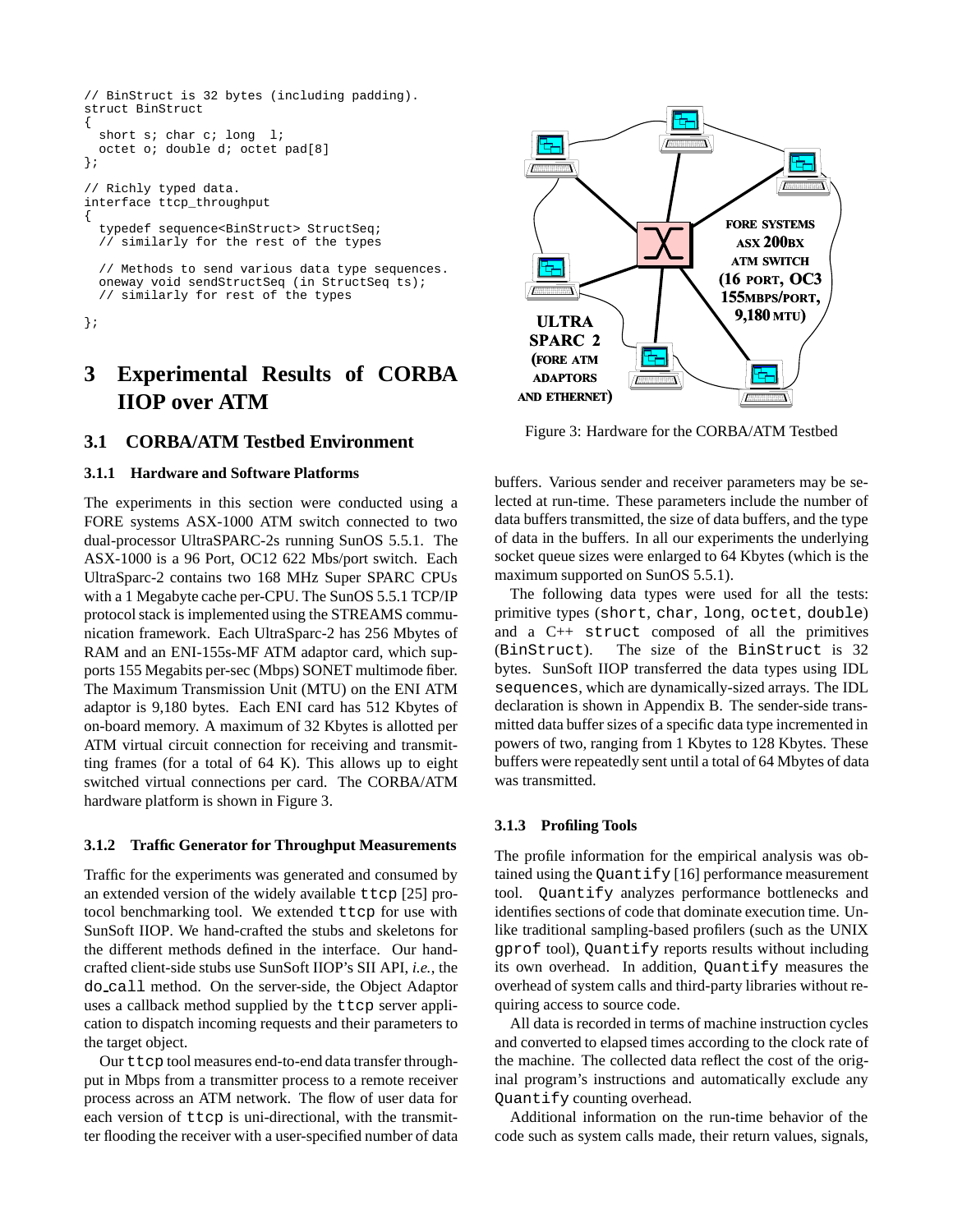number of bytes written to the network interface, and number of bytes read from the network interface are obtained using the UNIX truss utility, which traces the system calls made by an application. truss was used to observe the return values of system calls such as write and read, which indicates the number of times that buffers were written and read from the network.

# **3.2 Performance Results and Benefits of Optimization Principles**

#### **3.2.1 Methodology**

CORBA implementations like SunSoft IIOP are representative of complex communication software. Optimizing such software is hard, particularly since seemingly minor "mistakes," such as excessive data copying or dynamic allocation, can reduce performance significantly [9]. Therefore, developing high performance and predictable ORBs requires an iterative, multi-step process. The first step involves measuring the performance of the system and pinpointing the sources of overhead. The second step involves a careful analysis of these sources of overhead and application of optimizations to remove them.

This section describes the optimizations we applied to SunSoft IIOP to improve its throughput performance over ATM networks. First, we show the performance of the original SunSoft IIOP for the IDL data types defined in Appendix B. Next, we use Quantify to illustrate the key sources of overhead in SunSoft IIOP. Finally, we describe the benefits applying optimization principles to improve the performance of SunSoft IIOP.

The optimizations described in this section are based on seven core principles for implementing protocols efficiently. [26] describes a collection of optimization principles in detail and illustrates how they have been applied in existing protocol implementations, *e.g.,* TCP/IP. This paper focuses on the principles in Table1 that we applied systematically to improve the performance of SunSoft IIOP. We focused on

| <b>Number</b> | Principle                                   |
|---------------|---------------------------------------------|
|               | Optimizing for the common case              |
| 2             | Eliminating gratuitous waste                |
|               | Replacing inefficient general-purpose       |
|               | methods with efficient special-purpose ones |
|               | Precomputing values, if possible            |
| 5             | Storing redundant state to speed            |
|               | up expensive operations                     |
| 6             | Passing information between layers          |
|               | Optimizing for the processor cache          |

Table 1: Summary of Principles for Efficient Protocol Implementations

these principles since we found them strategic to improve SunSoft IIOP performance. When describing our optimizations, we refer to these principles and explain how their use is



Figure 4: Throughput for the Original SunSoft IIOP Implementation

justified. Thus, we describe a *measurement-based, principledriven* methodology to improve the performance of SunSoft IIOP.

The SunSoft IIOP optimizations were performed in the following three steps, corresponding to the principles from Table 1:

**1. Aggressive inlining to optimize for the common case:** which is discussed in Section 3.2.3;

**2. Precomputing, adding redundant state, passing information through layers, eliminating gratuitous waste, and specializing generic methods:** which is discussed in Section 3.2.4;

**3. Optimizing for the processor cache:** which is discussed in Section 3.2.5.

The order in which we applied the principles was based on the most significant sources of overhead identified empirically at that step and the principle(s) that most effectively reduced the overhead. For each step, we describe the principles and specific optimization techniques that were applied to reduce the overhead remaining from previous steps. After each step, we show the improved throughput measurements for selected data types. In addition, we compare the throughput obtained in the previous steps with that obtained in the current step.

The comparisons focus on data types that exhibited the widest range of performance, *i.e.*, double and BinStruct. As shown below, the first optimization step does not significantly improve performance. However, this step is necessary since it reveals the actual sources of overhead, which are then alleviated by the optimizations in subsequent steps.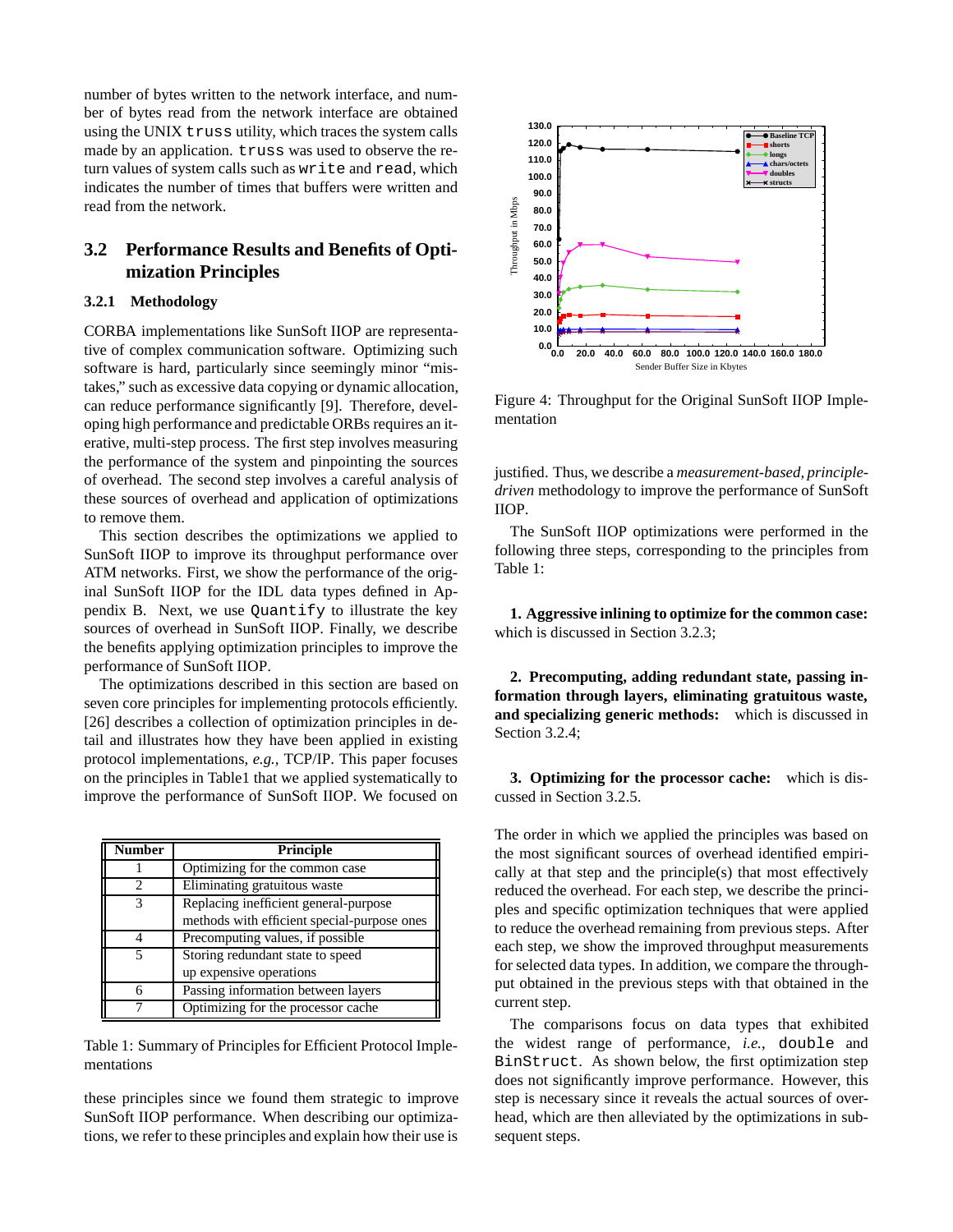







### **3.2.2 Performance of the Original IIOP Implementation**

**Sender-side performance:** Figure 4 illustrates the senderside throughput obtained by sending 64 Mbytes of various data types for buffer sizes ranging from 1 Kbytes to 128 Kbytes (incremented by powers of two). The figure compares SunSoft IIOP with a hand-optimized baseline implementation that uses TCP/IP and sockets. These results indicate that different data types achieved substantially different levels of throughput.

The highest ORB throughput results from sending doubles, whereas BinStructs displayed the worst behavior. This variation in behavior stems from the marshaling and demarshaling overhead for different data types. In addition, the use of the interpretive marshaling/demarshaling engine in SunSoft IIOP incurs a large number of recursive method calls.

Detailed analysis using Quantify reveals that the sender spends  $\sim$ 90% of its run-time performing write system calls to the network. This overhead stems from the transport protocol flow control enforced by the receiving side, which

cannot keep pace with the sender due to excessive presentation layer overhead.

**Receiver-side performance:** The Quantify analysis for the receiver-side are shown in Figure 6. The receiver-side results<sup>3</sup> for sending primitive data types indicate that most of the run-time costs are incurred by the following methods:

**1. The TypeCode interpreter:** *i.e.*, the traverse method in class TypeCode.

**2. The CDR methods that retrieve the value from the incoming data:** *e.g.,* get long and get short.

**3. The deep free() method:** which deallocates memory.

**4. The CDR::decoder() method:** The receiver spends a significant amount of time traversing the BinStruct TypeCode (struct\_traverse) and calculating the size and alignment of each member in the struct.

As noted above, the receiver's run-time costs adversely affect the sender by increasing the time required to perform write system calls to the network due to flow control.

<sup>&</sup>lt;sup>3</sup>Throughput measurements from the receiver-side were nearly identical to the sender measurements and are not presented here.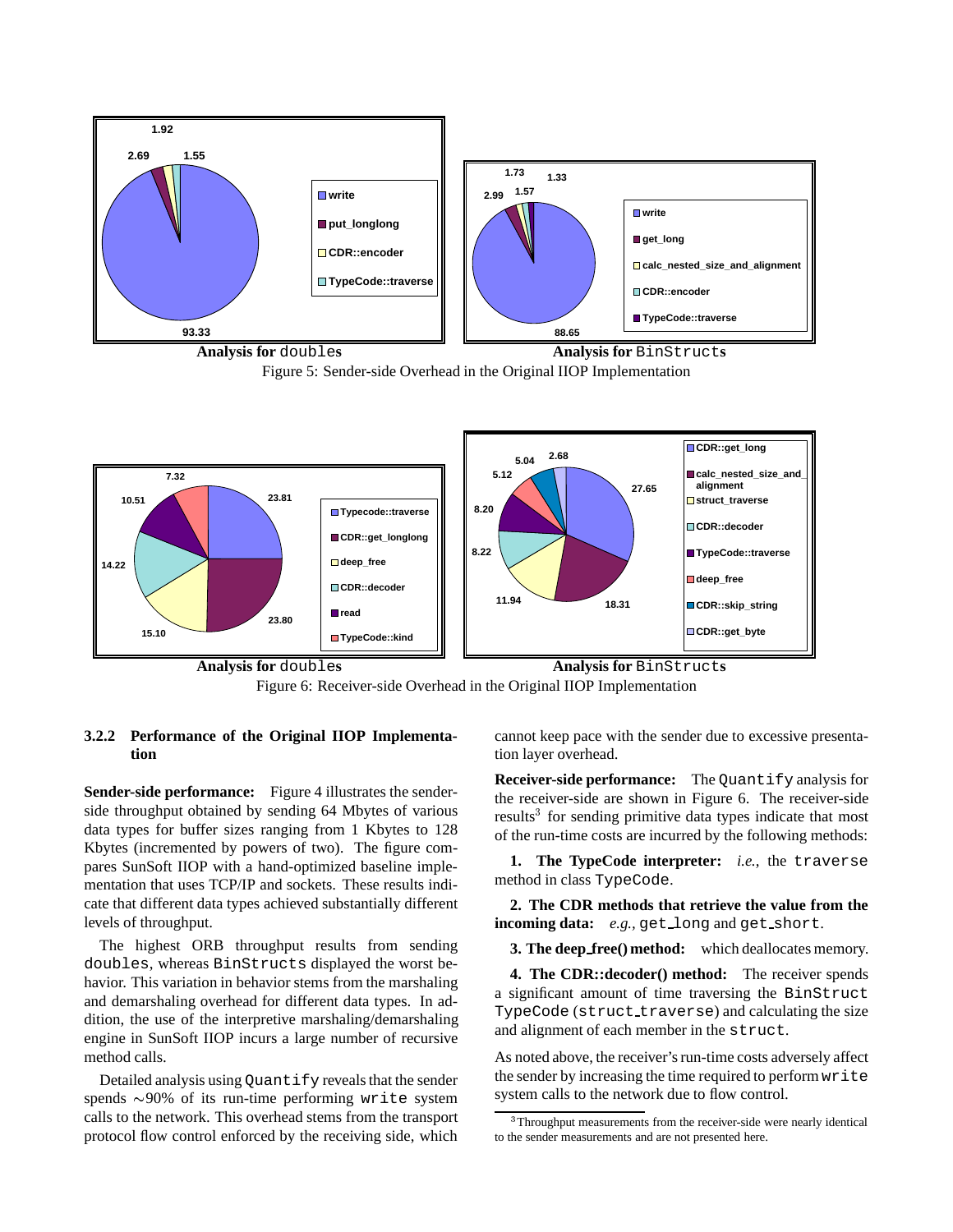The remainder of this section describes the various optimization principles we applied to SunSoft IIOP, as well as the motivations and consequences of applying these optimizations.

Figures 6 illustrate the receiver is the principal performance bottleneck. Therefore, our initial set of optimizations are designed to improve receiver performance. Likewise, since the receiver is the bottleneck, we show the Quantify profile measurements only for it.

#### **3.2.3 Optimization Step 1: Inlining to Optimize for the Common Case**

**Problem: high invocation overhead for small, frequently called methods:** This subsection describes an optimization to improve the performance of IIOP receivers. We applied Principle 1 from Table 1, which *optimizes for the common case.* Figure 6 illustrates that the appropriate get method of the CDR class must be invoked to retrieve the data from the incoming stream into a local copy. For instance, depending on the data type, methods like CDR: : get long or  $CDR: qet\_longlong$  are called millions of times to decode the 64 Mbytes of data. Since these get methods are invoked quite frequently they are prime targets for our first optimization step.

**Solution: inline method calls:** Our solution to reduce invocation overhead for small, frequently called methods was to inline these methods. Initially, we used the C++ inline language feature.

**Problem: lack of C++ compiler support for aggressive inlining:** Our intermediate Quantify results after inlining reveal that supplying the inline keyword to the compiler does not always work since the compiler occasionally ignores this "hint." Likewise, inlining some methods may cause others to become "uninlined."

**Solution: replace inline methods with preprocessor macros:** To ensure inlining for all small, frequently called methods, we employ a more aggressive inlining strategy. This strategy *forcibly* inlined methods like ptr align binary (which aligns a pointer at the specified byte alignment) using preprocessor macros instead of as C++ inline methods.

In addition, the Sun C++ compiler did not inline certain methods, such as skip string and get longlong, due to their length. For instance, the code in method get longlong swaps 16 bytes in a manually un-rolled loop if the arriving data was in a different byte order. This increases the size of the code, which caused the C++ compiler to ignore the inline keyword.

To workaround the compiler design, we defined a helper method that performs the byte swapping. This helper method is invoked only if byte swapping is necessary. This decreases the size of the code so that the compiler selected the method for inlining. For our experiments, this optimization was valid since we were transferring data between UltraSPARC machines with the same byte order.



Figure 7: Throughput After Applying the First Optimization (inlining)

**Optimization results:** The throughput measurements after aggressive inlining are shown in Figure 7. Figures 8 and 9 illustrate the effect of inlining on the throughput of doubles and BinStructs. Figures 8 and 9 also compare the new results with the original results. After aggressive inlining, the new throughput results indicate only a marginal (*i.e.*, 4%) increase in performance. Figures 11 and 2 show profiling measurements for the sender and receiver, respectively. As before, the analysis of overhead for the sender-side reveals that most run-time overhead stems from write calls to the network.

Figure 10 illustrates the effect of aggressive inlining on the throughput of doubles and BinStructs. After aggressive inlining, the new throughput results indicate only a marginal (*i.e.*, 4%) increase in performance. Figure 2 shows profiling measurements for the receiver. The analysis of overhead for the sender-side reveals that, as before, most runtime overhead stems from write calls to the network.

The receiver-side Quantify profile output reveals that aggressive inlining does force operations to be inlined. However, this inlining increases the code size for other methods such as struct traverse, CDR::decoder, and calc nested size and alignment, thereby increasing their run-time costs. As shown in Figures 39 and 40, these methods are called a large number of times (indicated in Figure 2).

Certain SunSoft IIOP methods such as CDR::decoder and TypeCode::traverse are large and generalpurpose. Inlining the small methods described above causes further "code bloat" for these methods. Thus, when they call each other recursively a large number of times, very high method call overhead results. In addition, due to their large size, it is unlikely that code for both these methods can be resident in the processor cache at the same time, which ex-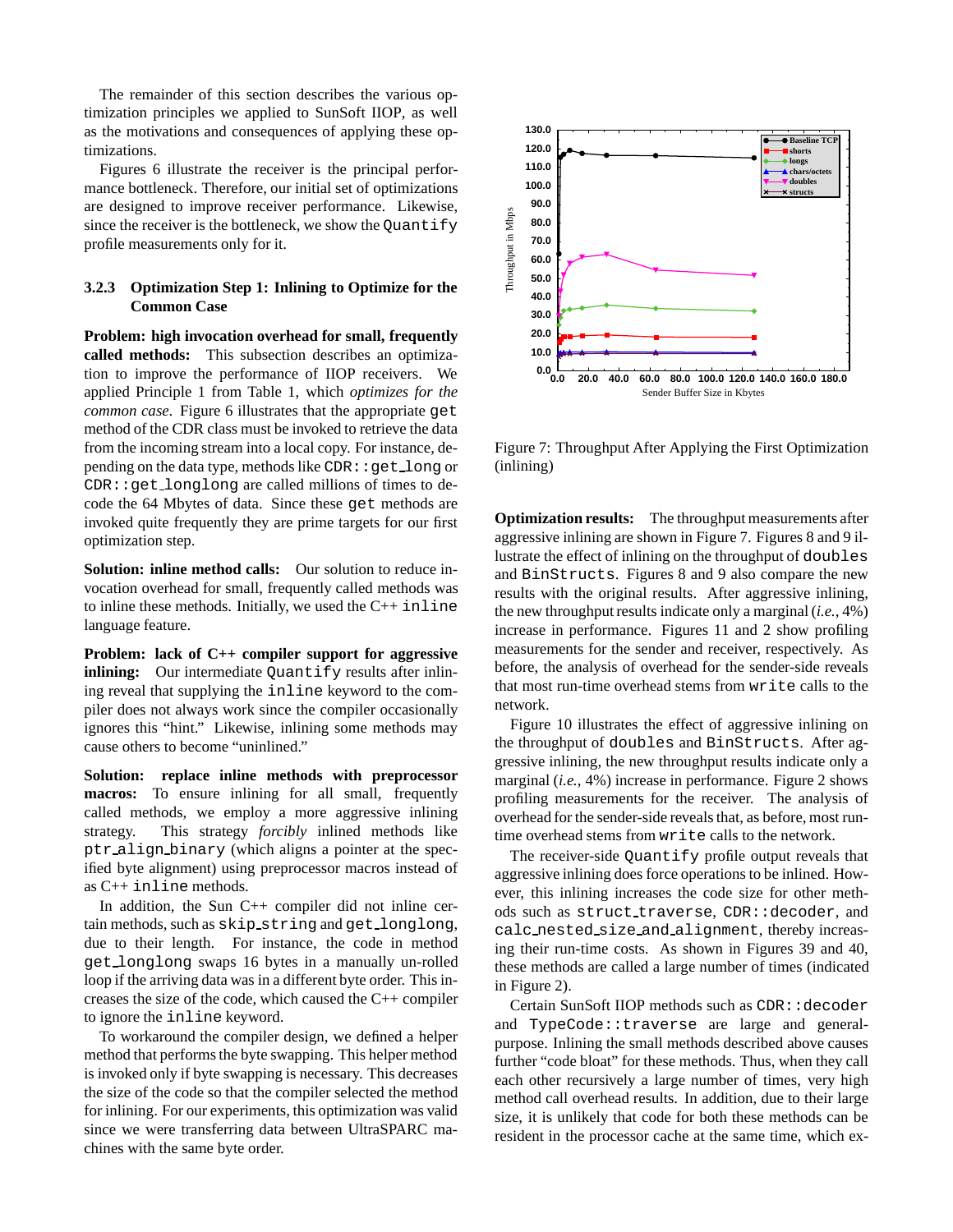

Figure 8: Throughput Comparison for Doubles After Applying the First Optimization (inlining)



Figure 9: Throughput Comparison for Structs After Applying the First Optimization (inlining)



Figure 10: Throughput Comparison for Doubles and Structs After Applying the First Optimization (inlining)

| Data Type | <b>Analysis</b>       |        |            |               |
|-----------|-----------------------|--------|------------|---------------|
|           | <b>Method Name</b>    | msec   | Called     | $\frac{6}{6}$ |
| double    | CDF: decoder          | 3,402  | 8,393,237  | 35.11         |
|           | TypeCode::traverse    | 2.598  | 1.539      | 26.82         |
|           | deep free             | 1,648  | 8,389,633  | 17.01         |
|           | TypeCode::kind        | 799    | 8,389,120  | 8.25          |
| BinStruct | calc_nested_size      | 29,741 | 29,367,801 | 29.69         |
|           | struct traverse       | 24,840 | 4.194.303  | 24.80         |
|           | CDF: decoder          | 14,641 | 33,554,437 | 14.62         |
|           | TypeCode::traverse    | 7,032  | 6.292.481  | 7.02          |
|           | TypeCode::param.count | 4.020  | 4,195,846  | 4.01          |
|           | deep free             | 6.492  | 14.681.089 | 4.97          |

Table 2: Receiver-side Overhead After Applying the First Optimization (aggressive inlining)

plains why inlining does not result in significant performance improvement.

In summary, although our first optimization step did not improve performance dramatically, it helped to reveal the actual sources of overhead in the code, as explained in Section 3.2.4.

## **3.2.4 Optimization Step 2: Precomputing, Adding Redundant State, Passing Information Through Layers, Eliminating Gratuitous Waste, and Specializing Generic Methods**

**Problem: too many method calls:** The aggressive inlining optimization in Section 3.2.3 did not cause substantial improvement in performance due to processor cache effects. Figure 2 reveals that for sending structs, the high cost methods are calc nested size and alignment, CDR::decoder, and struct\_traverse. These methods are invoked a substantial number of times (29,367,801, 33,554,437, and 4,194,303 times, respectively) to process incoming requests.

To see why these methods were invoked so frequently, we analyzed the calls to struct\_traverse. The TypeCode interpreter invoked struct\_traverse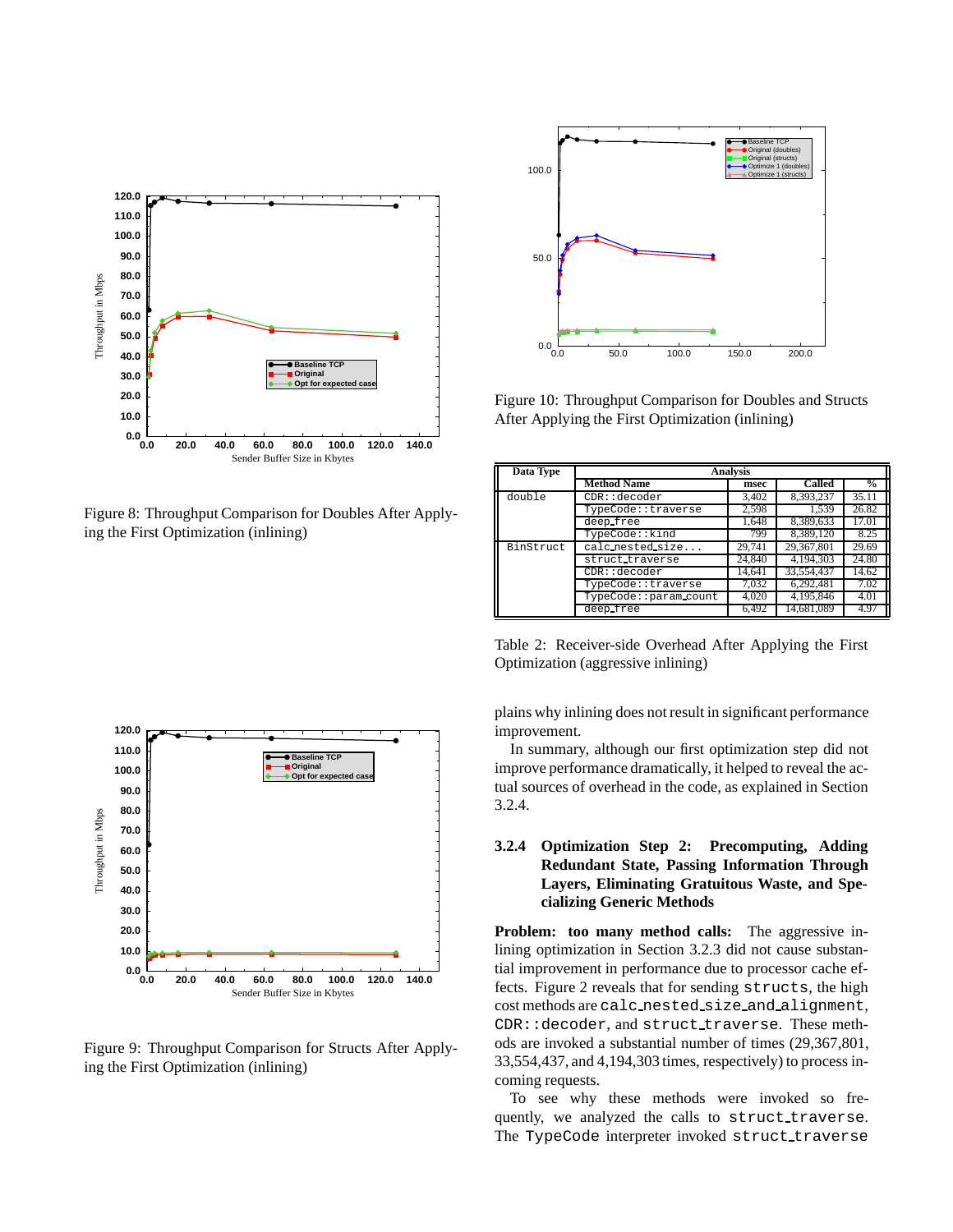

Figure 11: Sender-side Overhead After Applying the First Optimization (aggressive inlining)

2,097,152 times for data transmissions of 64 Mbytes in sequences of 32-byte Binstructs. In addition, the TypeCode interpreter calculated the size of BinStruct (using the calc nested size and alignment function), which called struct\_traverse internally for every BinStruct. This accounted for an additional 2,097,152 calls.

Although inlining did not improve performance substantially, it helped to answer a key performance question: *why were these high cost methods invoked so frequently*? Based on our detail analysis of the SunSoft IIOP implementation (shown in Figure 40 and in the explanation in Section 2.3), we recognized that to demarshal an incoming sequence of BinStructs, the receiver's TypeCode interpreter method TypeCode::traverse must traverse each of its members using the method struct traverse. As each member is traversed, the calc nested size and alignment method determines the member's size and alignment requirements. Each call to the calc nested size and alignment method can invoke the CDR::decoder method, which may invoke the traverse method.

Close scrutiny of the CORBA request datapath shown in Figure 40 reveals that the struct\_traverse method calculates the size and alignment requirements every time it is invoked. As shown above, this yields a substantial number of method calls for large amounts of data.

Several solutions to remedy this problem are outlined be $low$ 

**Solution 1: reduce gratuitous waste by precomputing values and storing additional state:** The first solution is based on the following two observations. First, for incoming sequences, the TypeCode of each element is constant. Second, each BinStruct in the IDL sequence has the same fixed size. These observations enabled us to pinpoint a key source of *gratuitous waste* (Principle 2 from Table 1). In this case, the gratuitous waste involves recalculating the size and alignment requirements of each element of the sequence. In our experiments, the methods calc nested size and alignment and struct traverse are expensive. Therefore, it is crucial to optimize them.

To eliminate this gratuitous waste, we can *precompute* (Principle 4) the size and alignment requirements of each member and store them using *additional state* (Principle 5) to speed up expensive operations. We store this additional state as private data members of the SunSift's TypeCode class. Thus, the TypeCode for BinStruct will calculate the size and alignment *once* and store these in the private data members. Every time the interpreter wants to traverse BinStruct, it uses the TypeCode for BinStruct that has already precomputed its size and alignment. Note that our additional state does not affect the IIOP protocol since this state is stored locally in the TypeCode interpreter and is not passed across the network.

**Solution 2: convert generic methods into special-purpose, efficient ones:** To further reduce method call overhead, and to decrease the potential for processor cache misses, we moved the struct traverse logic for handling structs into the traverse method. In addition, we introduced the encoder, decoder, deep copy, and deep free logic into the traverse method. This optimization illustrates an application of Principle 3 (*Convert generic methods into special-purpose, efficient ones*).

We chose to keep the traverse method generic, yet make it efficient since we want our demarshaling engine to remain in the cache. However, this scheme may not result in the best cache hit performance for machine architectures with small caches since the traverse method is excessively large. Section 3.2.5 describes optimizations we used to improve processor cache performance.

**Problem: expensive no-ops for memory deallocation:** Figure 2 reveals that the overhead of the deep free method remains significant for primitive data types. This method is similar to the decoder method that traverses the TypeCode and deallocates dynamic memory. For instance, the deep free method has the same type signature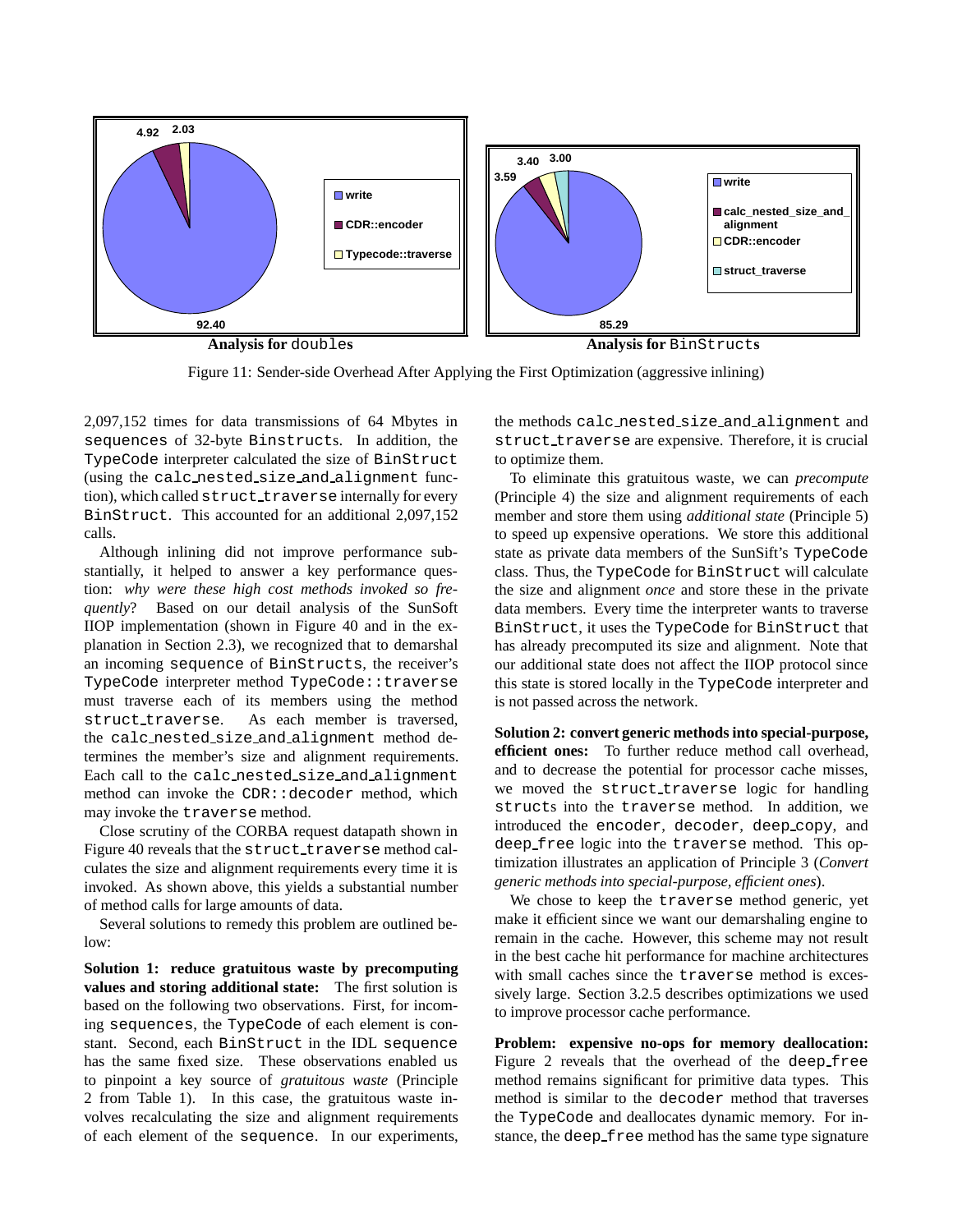

Figure 12: Throughput After Applying the Second Optimization (precomputation and eliminating waste)

as the decoder method. Therefore, it can use the recursive traverse method to navigate the data structure and deallocate memory.

Careful analysis of the deep free method indicates that memory must be freed for constructed data structures (such as IDL sequences and structs). In contrast, for sequences of primitive types, the deep free method simply deallocates the buffer containing the sequence.

Instead of limiting itself to this simple logic, however, the deep free method uses traverse to find the element type that comprises the IDL sequence. Then, for the entire length of the sequence, it invokes the deep free method with the element's TypeCode. The deep free method immediately determines that this is a primitive type and returns. However, this traversal process is wasteful since it creates a large number of "no-op" method calls.

**Solution: eliminate gratuitous waste:** To optimize the no-op memory deallocations, we changed the deletion strategy for sequences so that the element's TypeCode is checked *first*. If it is a primitive type, the traversal is not done and memory is deallocated directly.

**Optimization results:** The throughput measurements recorded after incorporating these optimizations are shown in Figure 12. Figures 13 and 14 illustrate the benefits of the optimizations from step 2 by comparing the throughput obtained for doubles and BinStructs, respectively, with results from previous optimization steps.

Figure 15 illustrates the benefits of the optimizations from step 2 by comparing the throughput obtained for doubles and BinStructs, respectively, with those from the previous optimization steps. These results indicate that the second optimization step improves the performance of the original IIOP implementation substantially. The performance of



Figure 13: Throughput Comparison for Doubles After Applying the Second Optimization (precomputation and eliminating waste)



Figure 14: Throughput Comparison for Structs After Applying the Second Optimization (precomputation and eliminating waste)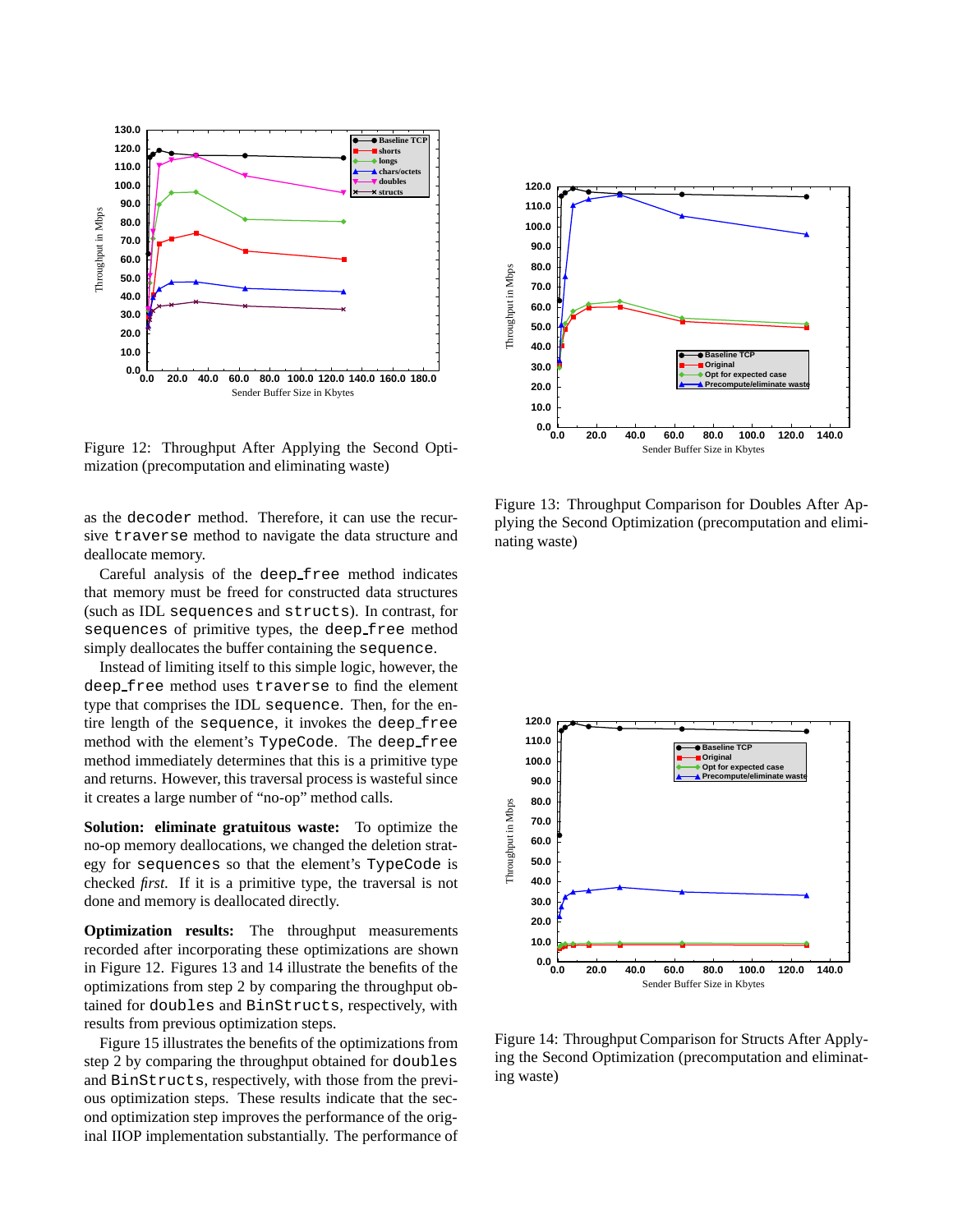

Figure 15: Throughput Comparison for Doubles and Structs After Applying the Second Optimization (precomputation and eliminating waste)

doubles increased by a factor of 1.9, longs by a factory of 3.3, shorts by a factor of 4, chars and octets by a factor of 5, and BinStructs by a factor of 6.7. The maximum throughput of 115 Mbps obtained for sending doubles is comparable to the baseline TCP/IP performance.

Figures 17 and 17 depict the profiling measurements for the receiver (the sender continues to spends most of its execution time performing network write calls). The receiver methods accounting for most execution time for doubles include traverse, decoder, and deep free. For BinStructs, the run-time costs of the traverse method in the receiver increases significantly compared to the previous optimization steps. This is due primarily to the inclusion of the struct traverse, encoder, and decoder logic. Although the run-time costs of the interpreter increased, the overall performance improved since the number of calls to functions other than itself decreased. As a result, this design improved processor cache affinity, which yielded better performance. In addition, due to precomputation, calc nested size and alignment method need not be called repeatedly.

Figures 16 and 3 illustrate the remaining high cost senderside and receiver-side methods, respectively. The tables indicate that for primitive types, the cost of writing to the network and reading from the network becomes the primary source of run-time costs. This result represents a substantial improvement and illustrates that the marshaling overhead of IIOP need not be a limiting factor in ORB performance.

For BinStructs, the TypeCode interpreter still remains the dominant factor – accounting for over 90% of the receiver-side run-time costs. To further reduce the overhead of the interpreter, we are applying more sophisticated compiler-based optimizations, such as using flow analysis to identify dependencies in the code. Having dealt with the dependencies, it would be possible to obtain an optimal ILP

| Data Type | Analysis           |        |           |       |
|-----------|--------------------|--------|-----------|-------|
|           | Method Name        | msec   | `alled    | %     |
| double    | read               | 3.413  | 4.665     | 54.93 |
|           | TypeCode::traverse | 2.141  |           |       |
| BinStruct | TypeCode::traverse | 27.976 | 4.195.331 | 91.94 |
|           | TypeCode::         | 1.151  | 4.201.475 | 3.78  |
|           | typecode param     |        |           |       |

Table 3: Receiver-side Overhead After Applying the Second Optimization (getting rid of waste and precomputation)



Figure 17: Receiver-side Overhead for Doubles After Applying the Second Optimizations

(Integrated Layer Processing) [5] implementation of the interpreter. An ILP-based implementation can reduce the excessive data manipulation operations, which is essential to optimize RISC architectures.

Another technique to improve overall marshaling performance is to use a hybrid scheme [15] in which frequently transferred data types can be marshaled using fast, but large compiled stubs. In contrast, an interpretive scheme can be used to marshal data types that are seldom transferred. This hybrid scheme tries to achieve an optimal time and space tradeoff by using fast, but large compiled stubs as well as a slow, but compact interpreter.



Figure 18: Receiver-side Overhead for Structs After Applying the Second Optimizations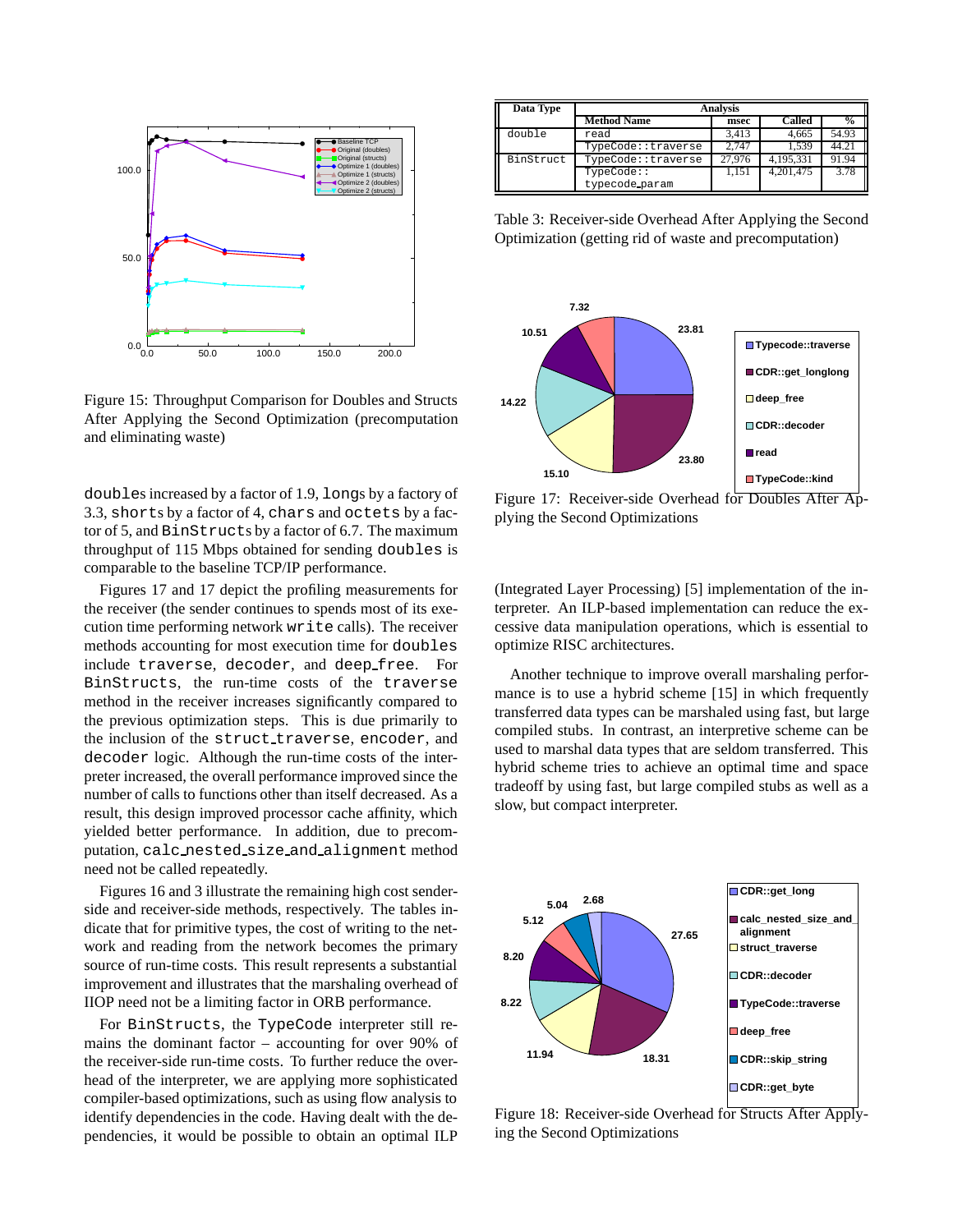

Figure 16: Sender-side Overhead After Applying the Second Optimization (getting rid of waste and precomputation)

#### **3.2.5 Optimization Steps 3 and 4: Optimizating for Processor Caches**

[19] describes several techniques to improve protocol latency. One of the primary areas to be considered for improving protocol performance is to improve the processor cache effectiveness. Hence, the optimizations described in this section are aimed at improving processor cache affinity, thereby improving performance.

**Problem: Very large, monolithic interpreter:** Section 3.2.4 describes optimizations based on precomputation, eliminating waste, and specializing generic methods. These optimizations yield an efficient, albeit excessively large, TypeCode interpreter. The efficiency stems from the fact that the monolithic structure results in low function call overhead. Recursive function calls are affordable since the processor cache is already loaded with the instructions for the same function. However, for machine architectures with smaller cache sizes, it may be desirable to have smaller functions.

**Solution: Split large functions into smaller ones and outlining:** This section describes optimizations we used to improve processor cache affinity for SunSoft IIOP. Our optimizations are based on two principles described below:

**1. Splitting large, monolithic functions into small, modular functions:** In our case, the TypeCode interpreter traverse method is the prime target for this optimization. As described earlier in Section 3.2.4, the logic for encoder, decoder, struct\_traverse, deep\_free, and deep copy is merged into the interpreter, which increases its code size. The primary purpose of merging these methods is to reduce excessive function call overhead.

To improve processor cache affinity, however, it is desirable to have both smaller functions and minimal function call overhead. We accomplish this by splitting the interpreter into smaller functions that are targeted for specific tasks. These include functions that can encode or decode individual data types. This is in contrast to a generic encoder or decoder that can marshal any OMG IDL data type. Thus, to decode a sequence, the receiver uses the decode sequence method of the CDR class and to decode a struct, it uses the decode struct method.

It is possible to split the decode sequence method further to support highly specialized methods (*e.g.,* decode sequence long to decode a sequence of longs). We are currently working on providing optimizations at this level of granularity.

This optimization principle is similar to Principle 3 from Table 1, which replaces general-purpose methods with efficient special-purpose ones. In the present case, however, the large, monolithic interpreter is replaced by special-purpose methods for encoding and decoding.

**2. Using "outlining" to optimize for the frequently executed case:** Outlining [19] is used to remove gaps that are introduced in the processor cache as a result of branch instructions arising from error handling code. Processor cache gaps are undesirable because they waste memory bandwidth and introduce useless no-op instructions in the cache.

The purpose of outlining is to move error handling code, which is rarely executed, to the end of the function. This enables frequently executed code to remain in contiguous memory locations, thereby preventing unnecessary jumps and hence increasing cache affinity by virtue of spatial locality.

Spatial locality is a property whereby data closely associated with currently referenced data are likely to be referenced soon. According to the 90-10 locality principle, a program executes 90% of its instructions in 10% of its code. If that 10% of the code demonstrates spatial locality, we can derive substantial cache affinity, which improves performance. Increased spatial locality can be achieved by using outlining, which reduces the number of gaps in the processor cache.

Outlining is a technique based on Principles 1 and 7 from Table 1, which optimize for the expected case and optimize for the processor cache, respectively.

The optimizations described in this section were applied in two steps. Since the Quantify analysis in the previous steps revealed the receiver as the source of overhead, we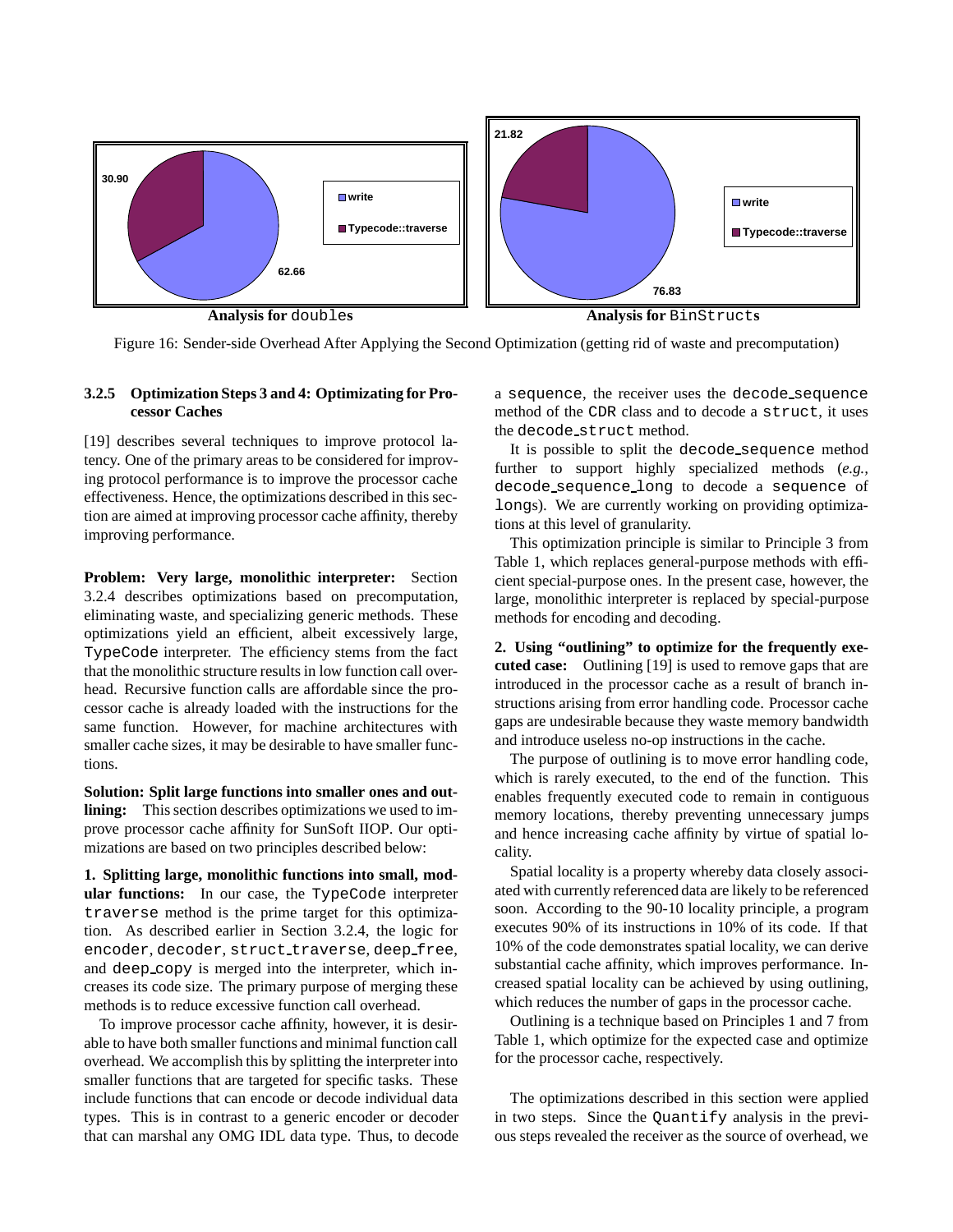

Figure 19: Throughput Comparison for Doubles and Structs After Applying Cache Optimization



**93.33** Figure 20: Sender-side Overhead for Doubles After Applying Optimizations for Cache

optimized the receiver side to gain greater processor cache effectiveness. However, the resulting Quantify analysis for BinStructs revealed that the sender-side which was write bound after the optimizations in step 2, spends a substantial amount of time (88%) in the interpreter. Hence we applied the similar optimizations for the cache for the sender side. Specifically, the sender-side processor cache optimizations involve splitting the interpreter into smaller, specialized functions that can encode different OMG IDL data types.

Figure 19 illustrates the benefits of the optimizations for the cache by comparing the throughput obtained for doubles and BinStructs, respectively, with those from the previous optimization steps.

Figures 22 and 23 illustrate the remaining high cost receiver-side methods. The Quantify analysis indicates that for primitive types, the cost of writing to the network and reading from the network becomes the primary contributor to the run-time costs. This represents a substantial improvement and illustrates that the marshaling overhead of IIOP need not be a limiting factor in ORB performance. In addition, for BinStructs, the sender-side which spent most of



**88.65**<br>Figure 21: Sender-side Overhead for Structs After Applying Optimizations for Cache



Figure 22: Receiver-side Overhead for Doubles After Applying Optimizations for Cache



Figure 23: Receiver-side Overhead for Structs After Applying Optimizations for Cache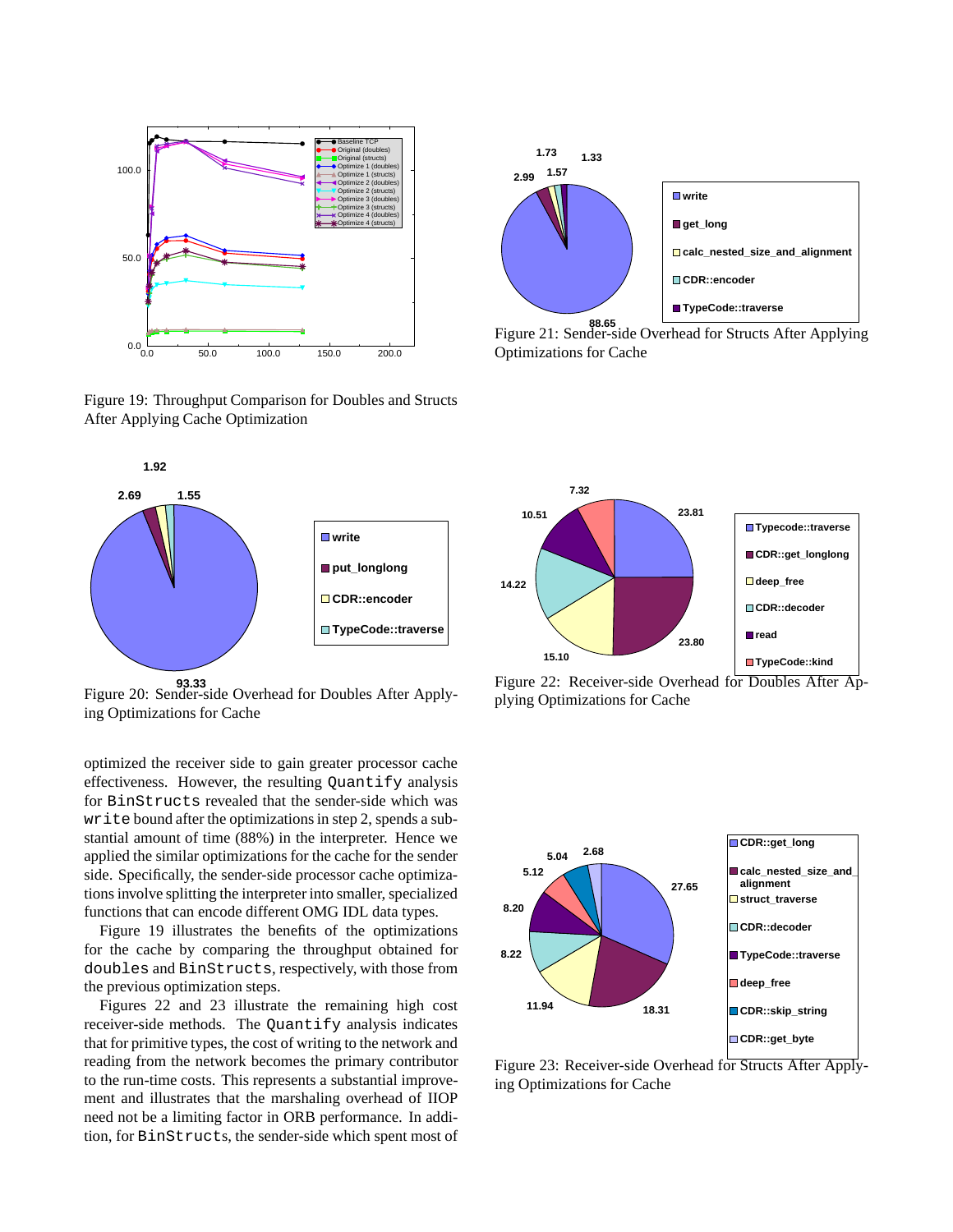

Figure 24: Throughput After Applying the Third Optimization (receiver-side processor cache optimization)

its time in the interpreter after step 3, becomes write bound once again. The receiver-side analysis is comparable to that after step 3.

**Optimization Step 3: Receiver-side optimizations:** Figures 16 and 3 reveal that the sender is largely write bound. In contrast, the receiver spends most of its time in the interpreter. Therefore, it is appropriate to optimize the receiverside code first to improve processor cache performance.

The throughput measurements recorded after incorporating these optimizations are shown in Figure 24. Figures 25 and 26 illustrate the benefits of the optimizations from step 3 by comparing the throughput obtained for doubles and BinStructs, respectively, with those from the previous optimization steps.

Figures 27 and 28 illustrate the remaining high cost sender-side and receiver-side methods, respectively. The tables indicate that for primitive types, the cost of writing to the network and reading from the network becomes the primary contributor to the run-time costs. These results represent a substantial improvement over the original results and illustrate that IIOP's marshalling overhead need not unduly limit ORB performance. For BinStructs, however, the senderside (which was write bound after the optimizations in step 2) spends a substantial amount of time (88%) in the interpreter. The receiver spends most of its time in the specialized functions such as decode sequence, decode array. The receiver-side analysis also reveals that the function call overhead has decreased significantly compared to step 2.

**Optimization Step 4: Sender-side optimizations:** The sender-side processor cache optimizations involve splitting the interpreter into smaller, specialized functions that can encode different OMG IDL data types.



Figure 25: Throughput Comparison for Doubles After Applying the Third Optimization (receiver-side processor cache optimization)



Figure 26: Throughput Comparison for Structs After Applying the Third Optimization (receiver-side processor cache optimization)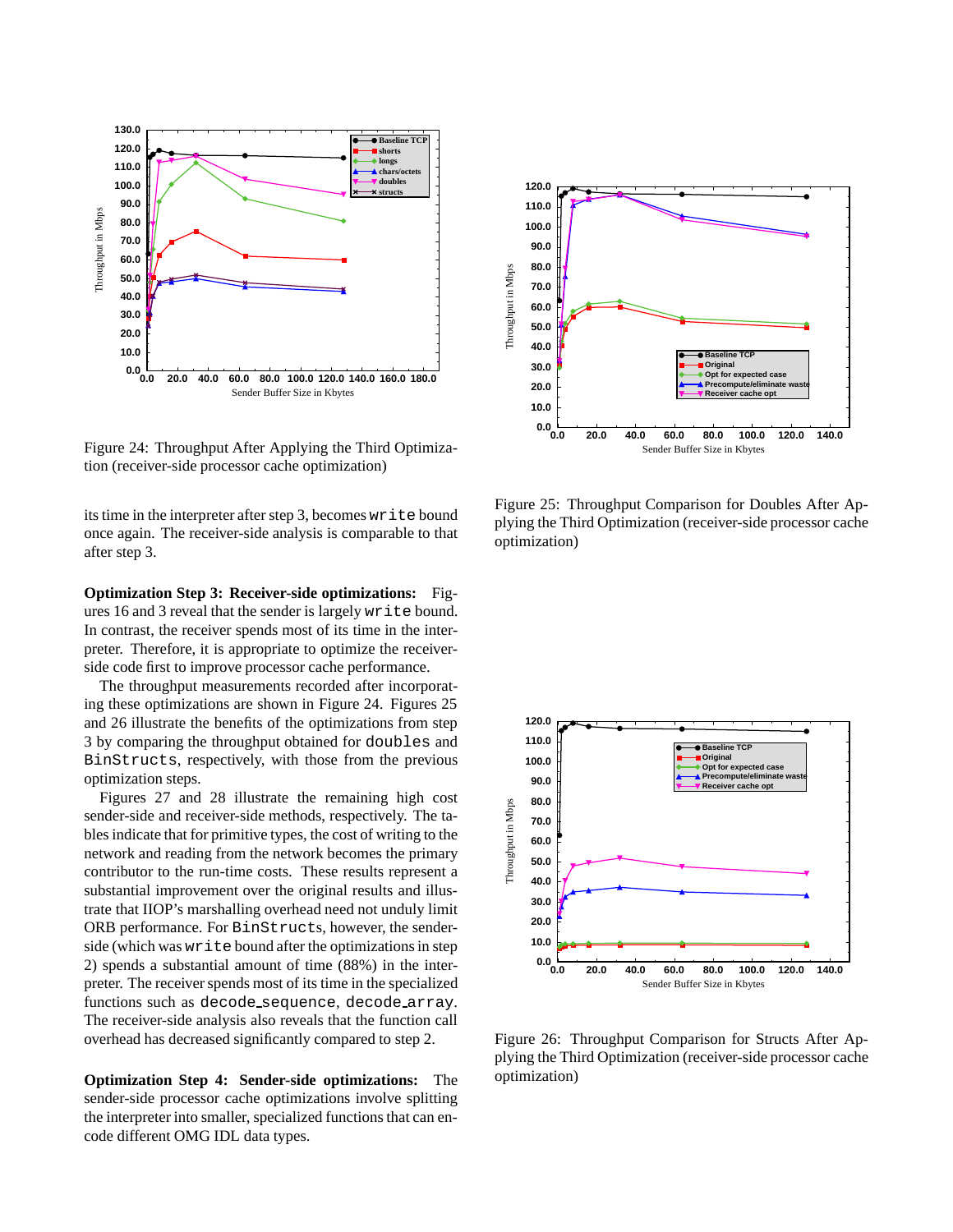

Figure 27: Sender-side Overhead After Applying the Third Optimization (receiver-side processor cache optimization)



Figure 28: Receiver-side Overhead After Applying the Third Optimization (receiver-side processor cache optimizations)

The throughput measurements recorded after incorporating these optimizations are shown in Figure 29. Figures 30 and 31 illustrate the benefits of the optimizations from step 4 by comparing the throughput obtained for doubles and BinStructs, respectively, with those from the previous optimization steps.

Figures 32 and 33 illustrate the remaining high cost sender-side and receiver-side methods, respectively. The tables indicate that for primitive types, the cost of writing to the network and reading from the network becomes the primary contributor to the run-time costs. This represents a substantial improvement and illustrates that the marshaling overhead of IIOP need not be a limiting factor in ORB performance. In addition, for BinStructs, the sender-side which spent most of its time in the interpreter after step 3, becomes write bound once again. The receiver-side analysis is comparable to that after step 3.

# **4 Related Work**

This section describes results from existing work on protocol optimization based on one or more of the principles in Table 1. In addition, we discuss related work on CORBA performance measurements and presentation layer marshaling.

**Related work based on optimization principles:** [4] describes a technique called *header prediction* that predicts the message header of incoming TCP packets. This technique is based on the observation that many members in the header remaining constant between consecutive packets. This observation led to the creation of a template for the expected packet header. The optimizations reported in [4] are based on Principle 1, which *optimizes for the common case* and Principle 3, which is *precompute, if possible*. We present the results of applying these principles to optimize IIOP in Sections 3.2.3, 3.2.4, and 3.2.5.

[5, 1, 3] describe the application of an optimization mechanism called *Integrated Layer Processing* (ILP). ILP is based on the observation that data manipulation loops that operate on the same protocol data are wasteful and expensive. The ILP mechanism integrates these loops into a smaller number of loops that perform all the protocol processing. The ILP optimization scheme is based on Principle 2, which *gets rid of gratuitous waste*. We demonstrate the application of this principle to IIOP in Section 3.2.4 where we eliminated unnecessary calls to the deep free method, which frees primitive data types. [3] cautions against improper use of ILP since this may increase processor cache misses.

Packet filters [18, 2, 8] are a classic example of Principle 6, which recommends *passing information between layers*.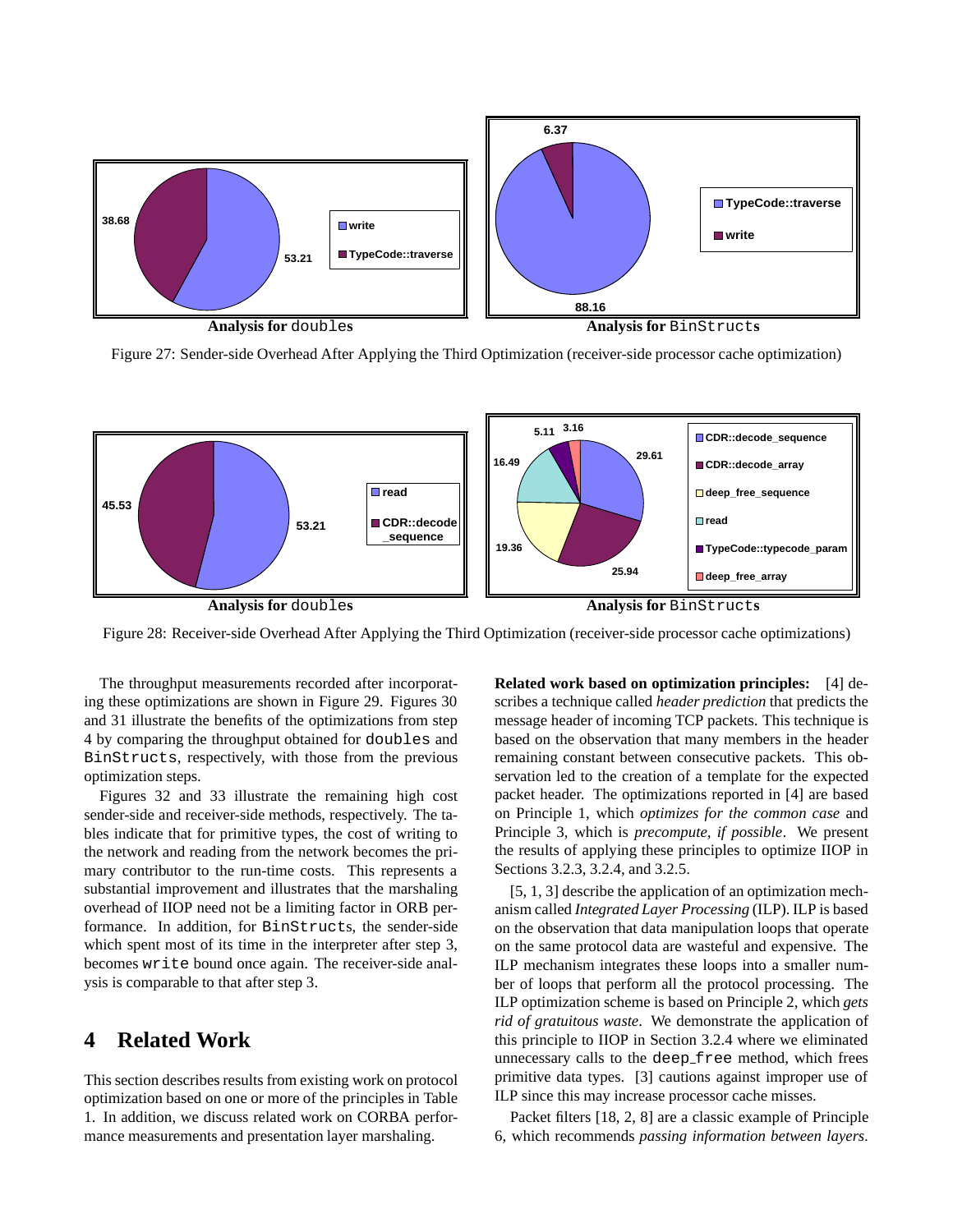![](_page_16_Figure_0.jpeg)

Figure 32: Sender-side Overhead After Applying the Fourth Optimization (sender-side processor cache optimization)

![](_page_16_Figure_2.jpeg)

Figure 33: Receiver-side Overhead After Applying the Fourth Optimization (sender-side processor cache optimizations)

A packet filter demultiplexes incoming packets to the appropriate target application(s). Rather than having demultiplexing occur at every layer, each protocol layer passes certain information to the packet filter, which allows it to identify which packets are destined for which protocol layer. We applied Principle 6 for IIOP in Section 3.2.4 where we passed the TypeCode information and size of the element type of a sequence to the TypeCode interpreter. Therefore, the interpreter need not calculate the same quantities repeatedly.

[6] describes a facility called fast buffers (FBUFS). FBUFS combines virtual page remapping with shared virtual memory to reduce unnecessary data copying and achieve high throughput. This optimization is based on Principle 2, which focuses on *eliminating gratuitous waste* and Principle 3, which *replaces generic schemes with efficient, special purpose ones*. We applied these principles for IIOP in Section 3.2.4 where we incorporated the struct\_traverse logic and some of the decoder logic into the TypeCode interpreter.

[19] describes a scheme called "outlining" that when used improves processor cache effectiveness, thereby improving performance. We describe optimizatons for processor cache in Section 3.2.5.

**Related work on CORBA performance measurements:** [9, 10, 11] show that the performance of CORBA middleware implementations is relatively poor, compared to lowerlevel implementations using C/C++. The primary source of ORB-level overhead stems from marshaling and demarshaling. [9] measures the performance of the static invocation interface. [10] measures the performance of the dynamic invocation interface and the dynamic skeleton interface. [11] measures performance of CORBA implementations in terms of latency and support for very large number of objects.

However, the results of earlier CORBA benchmarking experiments were restricted to measuring the performance of communication between homogeneous ORBs. These tests do not measure the run-time costs of interoperability between ORBs from different vendors. In addition, these papers do not provide solutions to reduce these overheads. In contrast, we have provided solutions that significantly improve performance by reducing marshaling/demarshaling overhead.

**Related work on interpretive and compiled forms of marshaling:** SunSoft IIOP uses an interpretive marshaling/demarshaling engine. An alternative approach is to use *compiled* marshaling/demarshaling. A compiled marshaling scheme is based on *a priori* knowledge of the type of an object to be marshaled. Thus, in this scheme there is no necessity to decipher the type of the data to be marshaled at run-time. Instead, the type is known in advance, which can be used to marshal the data directly.

[15] describes the tradeoffs of using compiled and inter-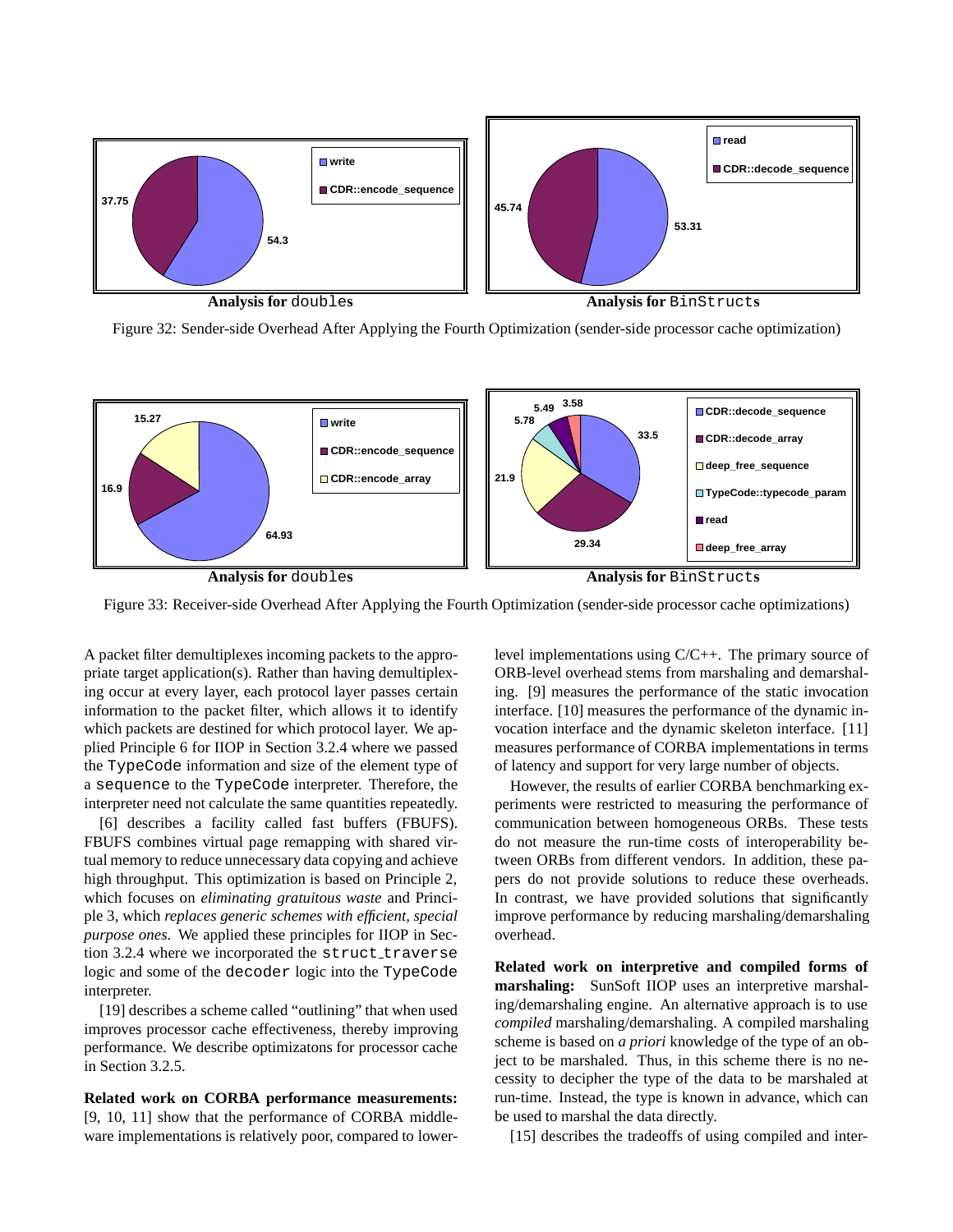![](_page_17_Figure_0.jpeg)

Figure 29: Throughput After Applying the Fourth Optimization (sender-side processor cache optimization)

preted marshaling schemes. Although compiled stubs are faster, they are also larger. In contrast, interpretive marshaling is slower, but smaller in size. [15] describes a hybrid scheme that combines compiled and interpretive marshaling to achieve better performance. This work was done in the context of the ASN.1/BER encoding [17].

According to the SunSoft IIOP developers, interpretive marshaling is preferable since it decreases code size and increases the likelihood of remaining in the processor cache. As explained in Section 5, we are currently implementing a CORBA IDL compiler [13] that can generate compiled stubs and skeletons. Our goal is to generate efficient stubs and skeletons by extending optimizations provided in USC [23] and "Flick" [7], which is a flexible, optimizing IDL compiler. Flick uses an innovative scheme where intermediate representations guide the generation of optimized stubs. In addition, due to the intermediate stages, it is possible for Flick to map different IDLs (*e.g.,* CORBA IDL, ONC RPC IDL, MIG IDL) to a variety of target languages such as C, C++.

# **5 Concluding Remarks**

This paper illustrates the benefits of applying *measurementdriven, principle-based optimizations* that substantially improve the performance of CORBA Inter-ORB Protocol (IIOP) middleware. The seven principles that directed our optimizations include: *(1) optimizing for the common case, (2) eliminating gratuitous waste, (3) replacing generalpurpose methods with efficient special-purpose ones, (4) precomputing values, if possible, (5) storing redundant state to speed up expensive operations, (6) passing information between layers, and (7) optimizing for processor cache affinity.*

Table 4 summarizes the problems encountered, the solu-

![](_page_17_Figure_7.jpeg)

Figure 30: Throughput Comparison for Doubles After Applying the Fourth Optimization (sender-side processor cache optimization)

![](_page_17_Figure_9.jpeg)

Figure 31: Throughput Comparison for Structs After Applying the Fourth Optimization (sender-side processor cache optimization)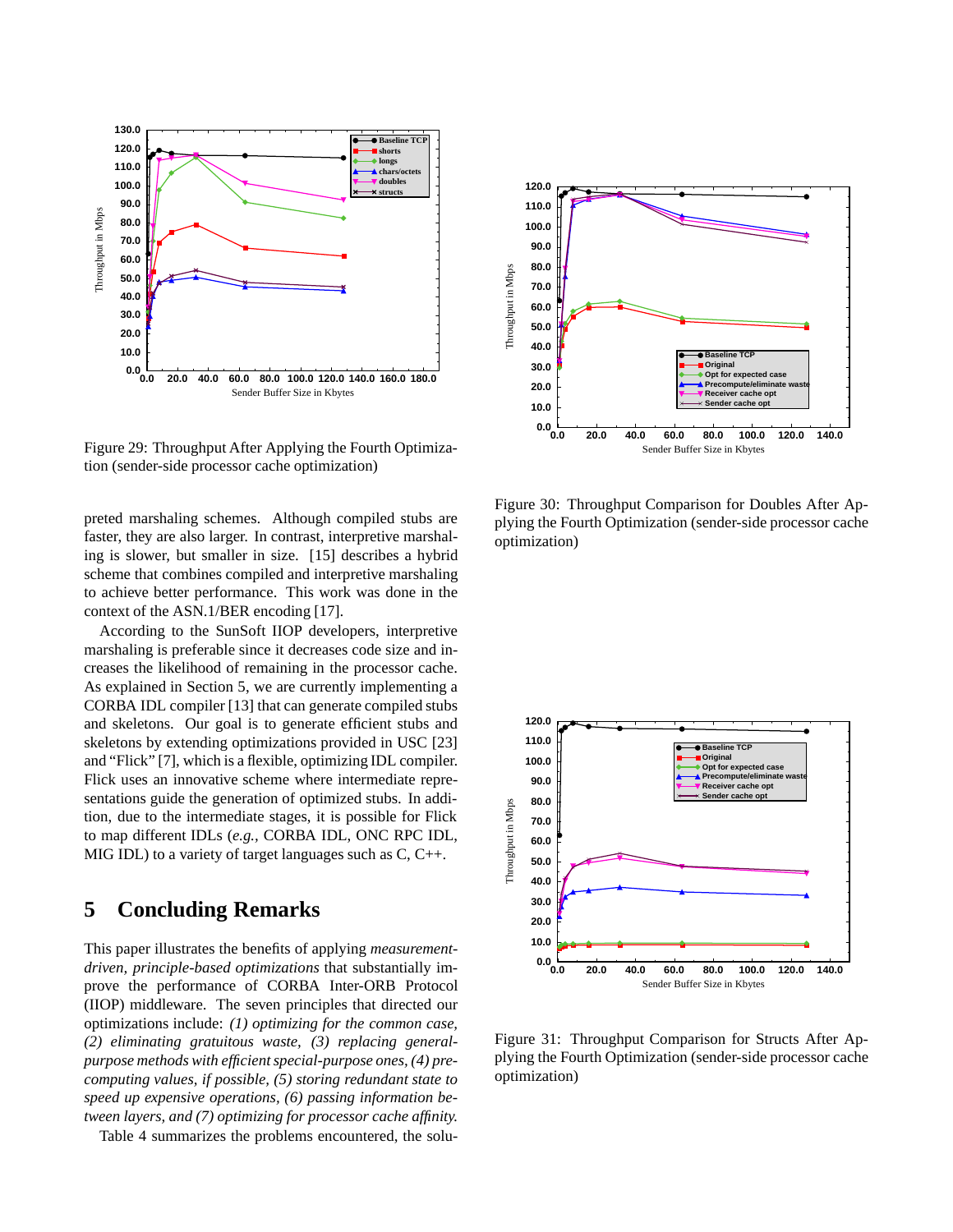tions proposed, and the optimization principle used to derive the solutions. The results of applying these optimiza-

| <b>Problem</b>        | <b>Solution</b>         | Principle     |
|-----------------------|-------------------------|---------------|
| High overhead of      | $C++$ inline            | Optimize for  |
| small, frequently     | hints                   | common case   |
| called methods        |                         |               |
| Lack of support for   | C preprocessor          | Optimize for  |
| aggressive inlining   | macros                  | common case   |
| Too many method       | Specialize TypeCode     | Generic to    |
| calls                 | interpreter             | specialized   |
| Expensive no-ops for  | Insert a check and      | Eliminate     |
| deep free of scalar   | delete at top level     | waste         |
| types                 |                         |               |
| Repetitive size and   | Precompute size and     | Precompute    |
| alignment calculation | alignment info in extra | and maintain  |
| of sequence elements  | state in TypeCode       | extra state   |
| Duplication of tasks  | Use default parameters  | Pass info.    |
| between function      | solution and pass info. | across layers |
| calls                 | when appropriate        |               |
| Cache miss penalty    | Split large interpreter | Optimize      |
|                       | into specialized        | for cache     |
|                       | methods and outline     |               |

Table 4: Optimization Principles Applied in TAO

tion principles to SunSoft IIOP improved its performance 1.9 times for doubles, 3.3 times for longs, 4 times for shorts, 5 times for chars/octets, and 6.7 times for richly-typed structs over ATM networks. Our optimized implementation is now competitive with existing commercial ORBs [9, 11] using the static invocation interface (SII) and 2 to 4.5 times (depending on the data type) faster than commercial ORBs using the dynamic skeleton interface (DSI) [10]. The results of our optimizations provide sufficient proof that performance of complex distributed systems software can be improved by a systematic application of principle-driven optimizations.

We have integrated the optimized SunSoft IIOP implementation with our real-time ORB called TAO [24].<sup>4</sup> TAO extends the freely available SunSoft OMG IDL compiler. TAO's IDL compiler adds an optimizing code generation back-end phase to the existing front end, which generates optimized stubs and skeletons from IDL interfaces. These generated stubs and skeletons transform C++ methods into/from CORBA requests via our optimized IIOP implementation. TAO is being used to compare the impact of using compiled marshaling stubs and skeletons vs. the interpretive scheme currently implemented in SunSoft IIOP. We plan to measure the tradeoffs of using the two marshaling schemes to achieve an optimal hybrid solution [15].

In addition, we have incorporated an Real-time Object Adapter [14] that supports de-layered active request demultiplexing and rate monotonic scheduling and dispatching of client requests into TAO. SunSoft IIOP does not provide a standard CORBA Object Adapter. Therefore, TAO defines a set of Object Adapter strategies that dispatch requests to the correct skeleton of the target object. TAO's request demultiplexing and dispatching process provides different strategies to demultiplex requests to skeletons, including linear search, dynamic hashing or perfect hashing of operation names, or direct demultiplexing [12].

# **References**

- [1] M. Abbott and L. Peterson. Increasing Network Throughput by Integrating Protocol Layers. *ACM Transactions on Networking*, 1(5), October 1993.
- [2] Mary L. Bailey, Burra Gopal, Prasenjit Sarkar, Michael A. Pagels, and Larry L. Peterson. Pathfinder: A pattern-based packet classifier. In *Proceedings of the* 1<sup>st</sup> Symposium on *Operating System Design and Implementation*. USENIX Association, November 1994.
- [3] Torsten Braun and Christophe Diot. Protocol Implementation Using Integrated Layer Processnig. In *Proceedings of the Symposium on Communications Architectures and Protocols (SIGCOMM)*. ACM, September 1995.
- [4] David D. Clark, Van Jacobson, John Romkey, and Howard Salwen. An Analysis of TCP Processing Overhead. *IEEE Communications Magazine*, 27(6):23–29, June 1989.
- [5] David D. Clark and David L. Tennenhouse. Architectural Considerations for a New Generation of Protocols. In *Proceedings of the Symposium on Communications Architectures and Protocols (SIGCOMM)*, pages 200–208, Philadelphia, PA, September 1990. ACM.
- [6] Peter Druschel and Larry L. Peterson. Fbufs: A High-Bandwidth Cross-Domain Transfer Facility. In *Proceedings of the* <sup>14</sup>th *Symposium on Operating System Principles (SOSP)*, December 1993.
- [7] Eric Eide, Kevin Frei, Bryan Ford, Jay Lepreau, and Gary Lindstrom. Flick: A Flexible, Optimizing IDL Compiler. In *Proceedings of ACM SIGPLAN '97 Conference on Programming Language Design and Implementation (PLDI)*, Las Vegas, NV, June 1997. ACM.
- [8] Dawson R. Engler and M. Frans Kaashoek. DPF: Fast, Flexible Message Demultiplexing using Dynamic Code Generation. In *Proceedings of ACM SIGCOMM '96 Conference in Computer Communication Review*, pages 53–59, Stanford University, California, USA, August 1996. ACM Press.
- [9] Aniruddha Gokhale and Douglas C. Schmidt. Measuring the Performance of Communication Middleware on High-Speed Networks. In *Proceedings of SIGCOMM '96*, pages 306–317, Stanford, CA, August 1996. ACM.
- [10] Aniruddha Gokhale and Douglas C. Schmidt. The Performance of the CORBA Dynamic Invocation Interface and Dynamic Skeleton Interface over High-Speed ATM Networks. In *Proceedings of GLOBECOM '96*, pages 50–56, London, England, November 1996. IEEE.
- [11] Aniruddha Gokhale and Douglas C. Schmidt. Evaluating Latency and Scalability of CORBA Over High-Speed ATM Networks. In *Proceedings of the International Conference on Distributed Computing Systems*, Baltimore, Maryland, May 1997. IEEE.
- [12] Aniruddha Gokhale and Douglas C. Schmidt. Evaluating the Performance of Demultiplexing Strategies for Real-time

 $4$ The The TAO ORB is freely available at URL www.cs.wustl.edu/~schmidt/TAO.html.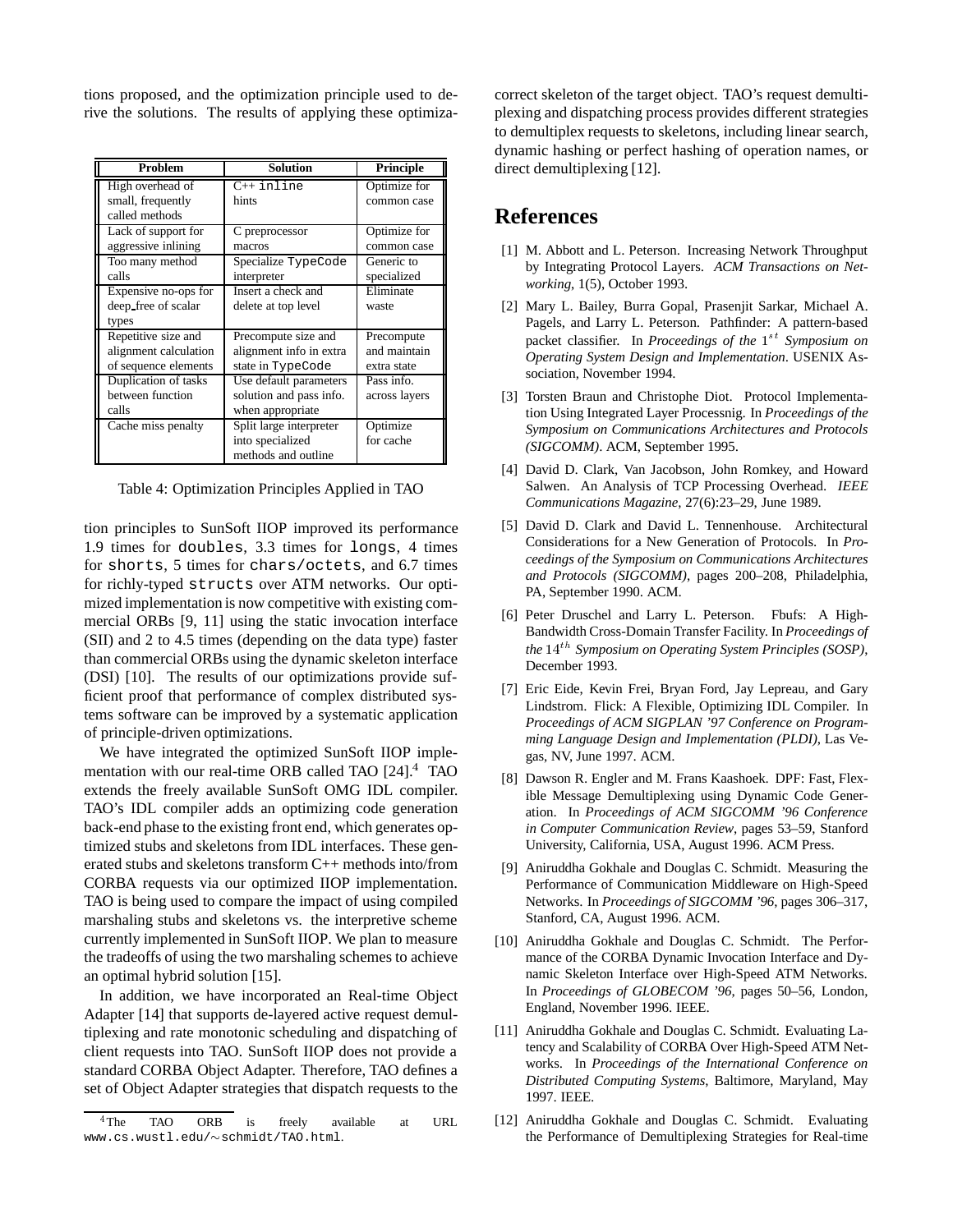CORBA. In *Proceedings of GLOBECOM '97*, Phoenix, AZ, November 1997. IEEE.

- [13] Aniruddha Gokhale, Douglas C. Schmidt, and Stan Moyer. Tools for Automating the Migration from DCE to CORBA. In *Proceedings of ISS 97: World Telecommunications Congress*, Toronto, Canada, September 1997. IEEE Communications Society.
- [14] Timothy H. Harrison, David L. Levine, and Douglas C. Schmidt. The Design and Performance of a Real-time CORBA Event Service. In *Proceedings of OOPSLA '97*, Atlanta, GA, October 1997. ACM.
- [15] Phillip Hoschka and Christian Huitema. Automatic Generation of Optimized Code for Marshalling Routines. In *IFIP Conference of Upper Layer Protocols, Architectures and Applications ULPAA'94*, Barcelona, Spain, 1994. IFIP.
- [16] PureAtria Software Inc. *Quantify User's Guide*. PureAtria Software Inc., 1996.
- [17] International Organization for Standardization. *Information processing systems - Open Systems Interconnection - Specification of Basic Encoding Rules for Abstract Syntax No tation One (ASN.1)*, May 1987.
- [18] Steven McCanne and Van Jacobson. The BSD Packet Filter: A New Architecture for User-level Packet Capture. In *Proceedings of the Winter USENIX Conference*, pages 259–270, San Diego, CA, January 1993.
- [19] David Mosberger, Larry L. Peterson, Patrick G. Bridges, and Sean O'Malley. Analysis of Techniques to Improve Protocol Processing Latency. In *Proceedings of SIGCOMM '96*, pages 73–84, Stanford, CA, August 1996. ACM.
- [20] Object Management Group. *CORBAServices: Common Object Services Specification, Revised Edition*, 95-3-31 edition, March 1995.
- [21] Object Management Group. *The Common Object Request Broker: Architecture and Specification*, 2.0 edition, July 1995.
- [22] Object Management Group. *Specification of the Portable Object Adapter (POA)*, OMG Document orbos/97-05-15 edition, June 1997.
- [23] Sean W. O'Malley, Todd A. Proebsting, and Allen B. Montz. USC: A Universal Stub Compiler. In *Proceedings of the Symposium on Communications Architectures and Protocols (SIGCOMM)*, London, UK, August 1994.
- [24] Douglas C. Schmidt, Aniruddha Gokhale, Tim Harrison, and Guru Parulkar. A High-Performance Endsystem Architecture for Real-time CORBA. *IEEE Communications Magazine*, 14(2), February 1997.
- [25] USNA. *TTCP: a test of TCP and UDP Performance*, Dec 1984.
- [26] George Varghese. Algorithmic Techniques for Efficient Protocol Implementations . In *SIGCOMM '96 Tutorial*, Stanford, CA, August 1996. ACM.

# **A Overview of the CORBA GIOP and IIOP Protocols**

This section describes the components in the CORBA General Inter-ORB Protocol (GIOP) and Internet Inter-ORB Protocol (IIOP) protocol in detail.

## **A.1 Common Data Representation (CDR)**

The GIOP Common Data Representation (CDR) defines a transfer syntax for transmitting OMG IDL data types across a network. The CDR definition maps the OMG IDL data types from their native host format into a bi-canonical networklevel representation, which supports both little-endian and the big-endian formats. The salient features of CDR are:

**Variable byte ordering:** The sender encodes the data using its native byte-order. The byte order used by the sender is indicated by a special flag in the encoded stream. Thus, only receivers with byte ordering different from the sender must swap bytes to retrieve correct binary values.

**Aligned Types:** Primitive OMG IDL data types are aligned on their "natural" boundaries within GIOP messages, as shown in the following table:

| <b>Type</b>    | <b>Alignment</b> |
|----------------|------------------|
| char           |                  |
| octet          |                  |
| short          | 2                |
| unsigned short | 2                |
| long           |                  |
| unsigned long  |                  |
| float          |                  |
| double         | 8                |
| boolean        |                  |
| enum           |                  |

Constructed data types (such as IDL sequence and struct) have no additional alignment restrictions beyond those of their primitive types. Thus, the size and alignment of the constructed type will depend on the size and alignment of the primitives that make up constructed type.

**Complete OMG IDL mapping:** CDR provides a mapping for all the OMG IDL data types, including transferable pseudo-objects such as TypeCodes. CORBA pseudoobjects are those entities that are neither CORBA primitive types nor constructed types. A client acquiring a reference to a pseudo-object cannot use DII to make calls to the methods described by the IDL interface of that pseudo-object. The DSI and DII interpreters use the TypeCode information passed to them by users of DSI and DII, respectively.

**CDR Encapsulations:** A CDR encapsulation is a sequence of *octets*. Encapsulations are typically used to marshal parameters of the following types:

**Complex TypeCodes:** which are shown in Table 5.

 **IIOP protocol profiles inside interoperable object references (IORs):** A protocol profile provides information about the transport protocol that enables client applications to talk to the servers. In the IIOP profile (Figure 34), this informations consists of the host name and port number on which the server is listening, and the object key of the target object implemented by that server.

An IOR (see Figure 35) represents a complete information about an object. This information includes the type it represents, the protocols it supports, whether it is null or not, and any ORB related services that are available.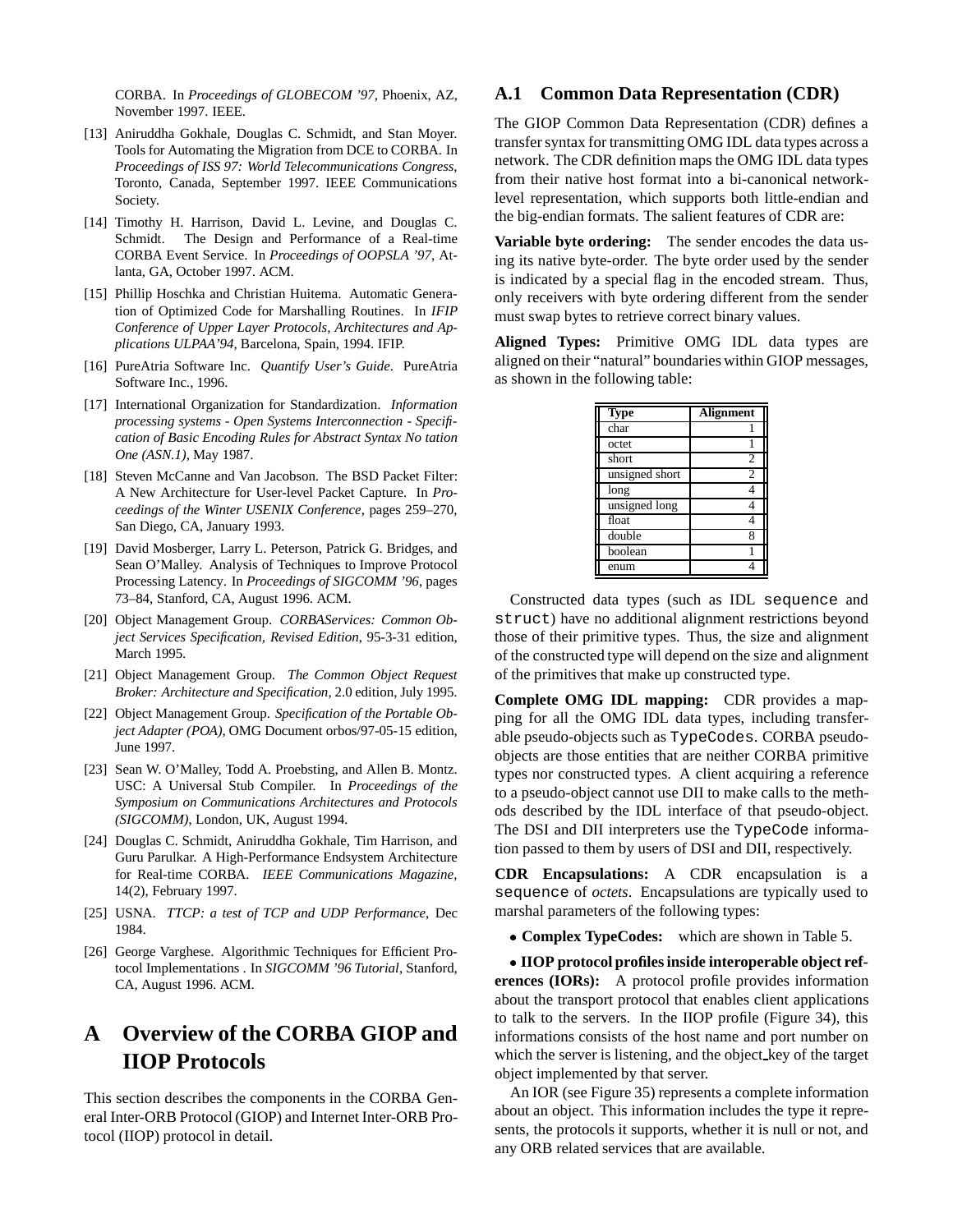| <b>TCKind</b> | Value             | <b>Type</b> | <b>Parameters</b>                                                  | modi   |
|---------------|-------------------|-------------|--------------------------------------------------------------------|--------|
| I             | (integer)         |             |                                                                    |        |
| tk_null       | $\Omega$          | empty       | none                                                               |        |
| tk void       | 1                 | empty       | none                                                               |        |
| tk_short      | 2                 | empty       | none                                                               |        |
| tk_long       | 3                 | empty       | none                                                               |        |
| tk ushort     | $\overline{4}$    | empty       | none                                                               |        |
| tk_ulonq      | 5                 | empty       | none                                                               |        |
| tk float      | 6                 | empty       | none                                                               |        |
| tk_double     | 7                 | empty       | none                                                               |        |
| tk boolean    | 8                 | empty       | none                                                               |        |
| tk_char       | 9                 | empty       | none                                                               |        |
| tk_octet      | 10                | empty       | none                                                               |        |
| tk any        | 11                | empty       | none                                                               |        |
| tk TypeCode   | 12                | empty       | none                                                               | $\}$ ; |
| tk Principal  | 13                | empty       | none                                                               |        |
| tk.objref     | 14                | complex     | string(repository ID), string (name),                              |        |
| tk_struct     | 15                | complex     | string(repository ID), string (name),                              |        |
|               |                   |             | ulong(count), {string(member name),                                |        |
|               |                   |             | TypeCode(member type) }                                            |        |
| tk union      | 16                | complex     | string(repository ID), string (name),                              | m      |
|               |                   |             | TypeCode (discriminant type),                                      |        |
|               |                   |             | long(default used), ulong(count)                                   |        |
|               |                   |             | {discriminant type(label val),                                     |        |
|               |                   |             | string(member name),                                               |        |
|               |                   |             | TypeCode (member type) }                                           |        |
| tk enum       | 17                | complex     | string(repository ID), string (name),                              |        |
|               |                   |             | ulong(count), {string(member name)}                                |        |
| tk_string     | 18                | complex     | ulong(max length)                                                  |        |
| tk_sequence   | 19                | complex     | TypeCode (element type),                                           |        |
|               |                   |             | ulong (max length)                                                 |        |
| tk array      | 20                | complex     | TypeCode (element type),                                           |        |
|               |                   |             | ulong (max length)                                                 |        |
| tk alias      | 21                | complex     | string(repository ID), string (name),                              |        |
|               | 22                |             | TypeCode                                                           |        |
| tk_except     |                   | complex     | string(repository ID), string (name),                              |        |
|               |                   |             | ulong (count), { string (member name),<br>TypeCode (member type) } |        |
|               | <b>Oxffffffff</b> |             | string(repository ID), string (name)                               |        |
| none          |                   | simple      |                                                                    | г.:    |

Table 5: TypeCode Enum Values, Parameter List Types, and Parameters

 **Service-specific contexts:** The CORBA Object Services (COS) specification [20] defines a wide range of services, such as transactions, events, naming, concurrency, and audio/video streaming. For interoperability, it may be required to pass service-specific information via opaque parameters. This is achieved using the service-specific context.

The first byte of an encapsulation always denotes the byteorder used to create the encapsulation. Encapsulations can be nested inside of other encapsulations. Each encapsulation can use any byte-order, irrespective of its other encapsulations.

## **A.2 GIOP Message Formats**

The GIOP specification defines seven standard message types. Each message is assigned a unique value. The originator of a giop message can be a client and/or a server. The following table depicts the seven types of messages and the permissible originators of these messages:

| dule IIOP { |                                                   |       |                                  |
|-------------|---------------------------------------------------|-------|----------------------------------|
|             | struct Version {                                  |       |                                  |
|             | char major; $//$ the number 1                     |       |                                  |
|             | char minor; $//$ the number $0$                   |       |                                  |
| $\}$ ;      |                                                   |       |                                  |
|             |                                                   |       |                                  |
|             | struct ProfileBody {                              |       |                                  |
|             | Version                                           |       | iiop version; //protocol version |
|             | string                                            | host: | //host name                      |
|             | unsigned short port;                              |       | //port number                    |
|             | sequence <octet> object key; //opaque key</octet> |       |                                  |
|             |                                                   |       | //identifying the                |
|             |                                                   |       | //object                         |
|             |                                                   |       |                                  |

#### Figure 34: Definition of IIOP Profile

```
module IOP {
    typedef unsigned long ProfileId;<br>const ProfileId TAG_INTERN
                              TAG_INTERNET_IOP = 0;
    struct TaggedProfile {
        ProfileId tag; //any one of the previously
                         //defined tag values
        sequence<octet> profile_data;
         //protocol specific data
    };
    // Interoperable Object Reference
    struct IOR {
        string type_id; //assigned by the
                           //interface repository
        sequence<TaggedProfile>
            profiles; //profile information
    };
};
```
Figure 35: Definition of an Interoperable Object Reference

| <b>Message Type</b> | Originator | Value |
|---------------------|------------|-------|
| Request             | Client     |       |
| Reply               | Server     |       |
| CancelRequest       | Client     | 2     |
| LocateRequest       | Client     |       |
| LocateReply         | Server     |       |
| CloseConnection     | Server     |       |
| MessageError        | Both       |       |

A GIOP message begins with a GIOP header (Figure 36), followed by one of the message types (Figure 37), and finally the body of the message, if any.

## **A.3 GIOP Message Transport**

The GIOP specification makes certain assumptions about the transport protocol that can be used to transfer GIOP messages. These assumptions are listed below:

- The transport mechanism must be connection-oriented;
- The transport protocol must be reliable;
- The transport data is a byte stream without message delimitations;
- The transport provides notification of disorderly connection loss;
- The transport's model of establishing a connection can be mapped onto a general connection model (such as TCP/IP).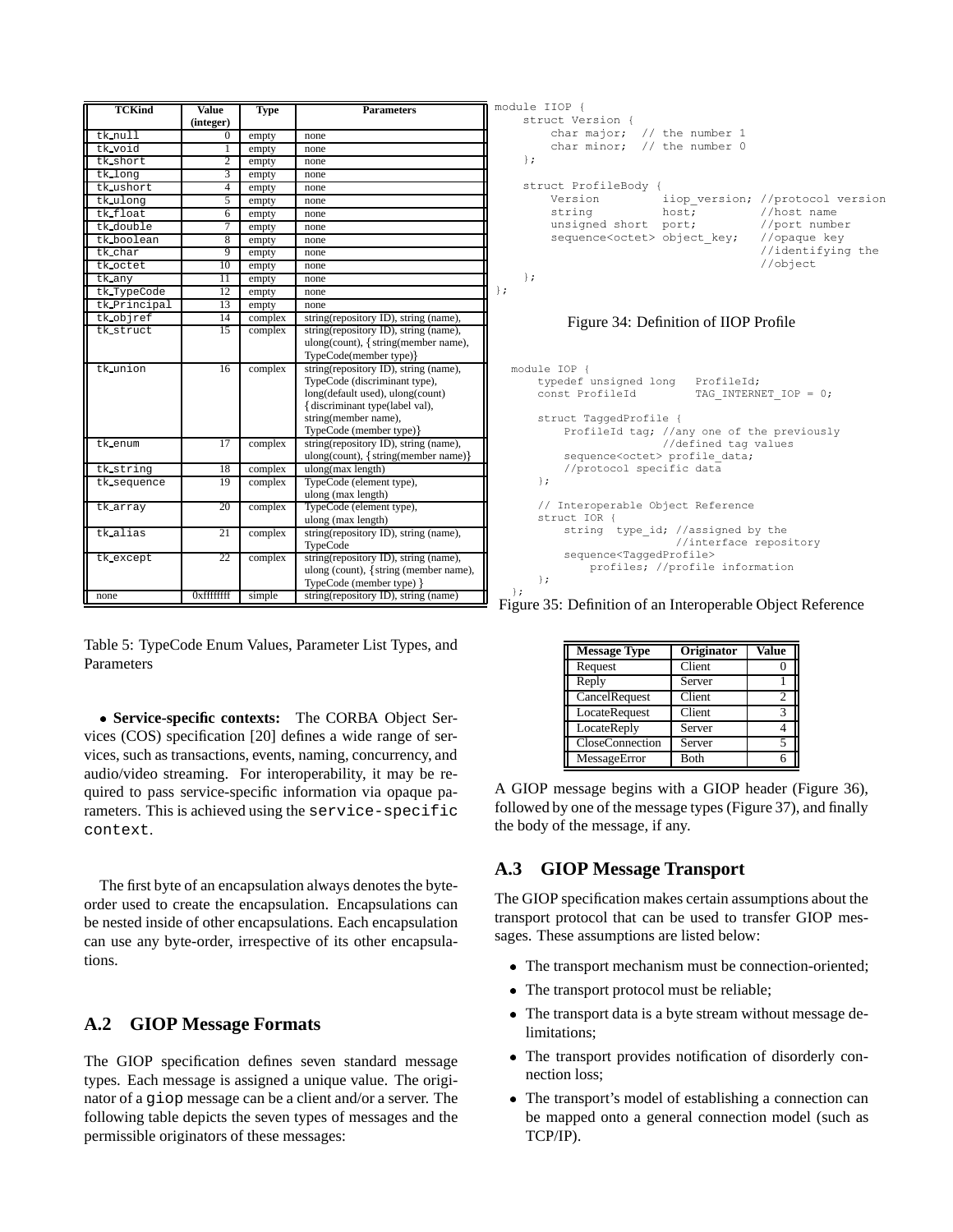```
module GIOP {
    enum MsgType {
        Request,
        Reply,
        CancelRequest,
        LocateRequest,
        LocateReply,
        CloseConnection,
        MessageError
    };
    struct Version {
         char major; // the number 1
         char minor; // the number 0
    };
    struct MessageHeader {
        char magic[4];<br>Version GTOP vers
        Version GIOP_version; //protocol version<br>boolean byte_order; //0=>big_endian
                       byte_order; //0=>big endian
        octet message_type; //one of 7 types
        unsigned long message size; //length of msg
    };
};
```
Figure 36: GIOP header

Examples of transport protocols that meet these requirements are TCP/IP and OSI TP4.

### **A.4 Internet Inter-ORB Protocol (IIOP)**

The IIOP is a specialized mapping of GIOP onto the TCP/IP protocols. ORBs that use IIOP can communicate with other ORBs that publish their TCP/IP addresses as interoperable object references (IORs). IIOP IOR profiles are shown in Figure 34. Figure 35 shows the format of an IOR. When IIOP is used, the profile data member of the TaggedProfile structure holds the profile data of IIOP shown in Figure 34.

# **B TTCP IDL Description and Type-Code Layout**

The following CORBA IDL interface was used in our experiments to measure the throughput of SunSoft IIOP described in Section 3.2. An example of a TypeCode description for BinStruct is presented in Section 2.3.2.

```
// Richly typed data.
interface ttcp_throughput
{
 typedef sequence<short> ShortSeq;
 typedef sequence<long> LongSeq;
 typedef sequence<double> DoubleSeq;
 typedef sequence<char> CharSeq;
 typedef sequence<octet> OctetSeq;
 typedef sequence<PerfStruct> StructSeq;
 // Methods to send various data type sequences.
 oneway void sendShortSeq (in ShortSeq ts);
 oneway void sendLongSeq (in LongSeq ts);
 oneway void sendDoubleSeq (in DoubleSeq ts);
 oneway void sendCharSeq (in CharSeq ts);
 oneway void sendOctetSeq (in OctetSeq ts);
 oneway void sendStructSeq (in StructSeq ts);
```

```
module GIOP {
    struct RequestHeader{
        IOP::ServiceContextList service_context;
        unsigned long request_id;
        boolean response expected;
        sequence<octet> object key;
        string operation;<br>Principal requesting
                        requesting_principal;
    };
    enum ReplyStatusType {
        NO_EXCEPTION,
        USER_EXCEPTION,
        SYSTEM EXCEPTION,
        LOCATION_FORWARD
    };
    struct ReplyHeader {
        IOP::ServiceContextList service_context;
        unsigned long request id;
        ReplyStatusType reply_status;
    };
    struct CancelRequestHeader {
        unsigned long request id;
        sequence<octet> object key;
    };
    struct LocateRequestHeader {
        unsigned long request_id;
        sequence<octet> object key;
    };
    enum LocateStatusType {
        UNKNOWN_OBJECT,
        OBJECT_HERE,
        OBJECT_FORWARD
    };
    struct LocateReplyHeader {
        unsigned long request id;
        LocateStatusType locate_status;
    };
};
```
#### Figure 37: GIOP Messages

```
oneway void start_timer ();
 oneway void stop_timer ();
};
```
Figure 38 shows the representation of the TypeCode layout that defines the sequence of BinStructs from Section 2.3.2. An IDL compiler is responsible for generating TypeCode information for all the data types described in an IDL definition. The TypeCode information generated by an IDL compiler is available at both the sender and the receiver end, which obviates the need to transmit typecode information along with the data over the network. Since Sun-Soft IIOP does not provide an IDL compiler the TypeCode information for all the BinStruct types was hand-crafted.

The layout of the sequence of BinStructs and its parameters are shown in Table 5 and described below:

**TypeCode value:** A CORBA TypeCode data structure contains a kind field that indicates the TCKind value, which is an enumerated type. For instance, the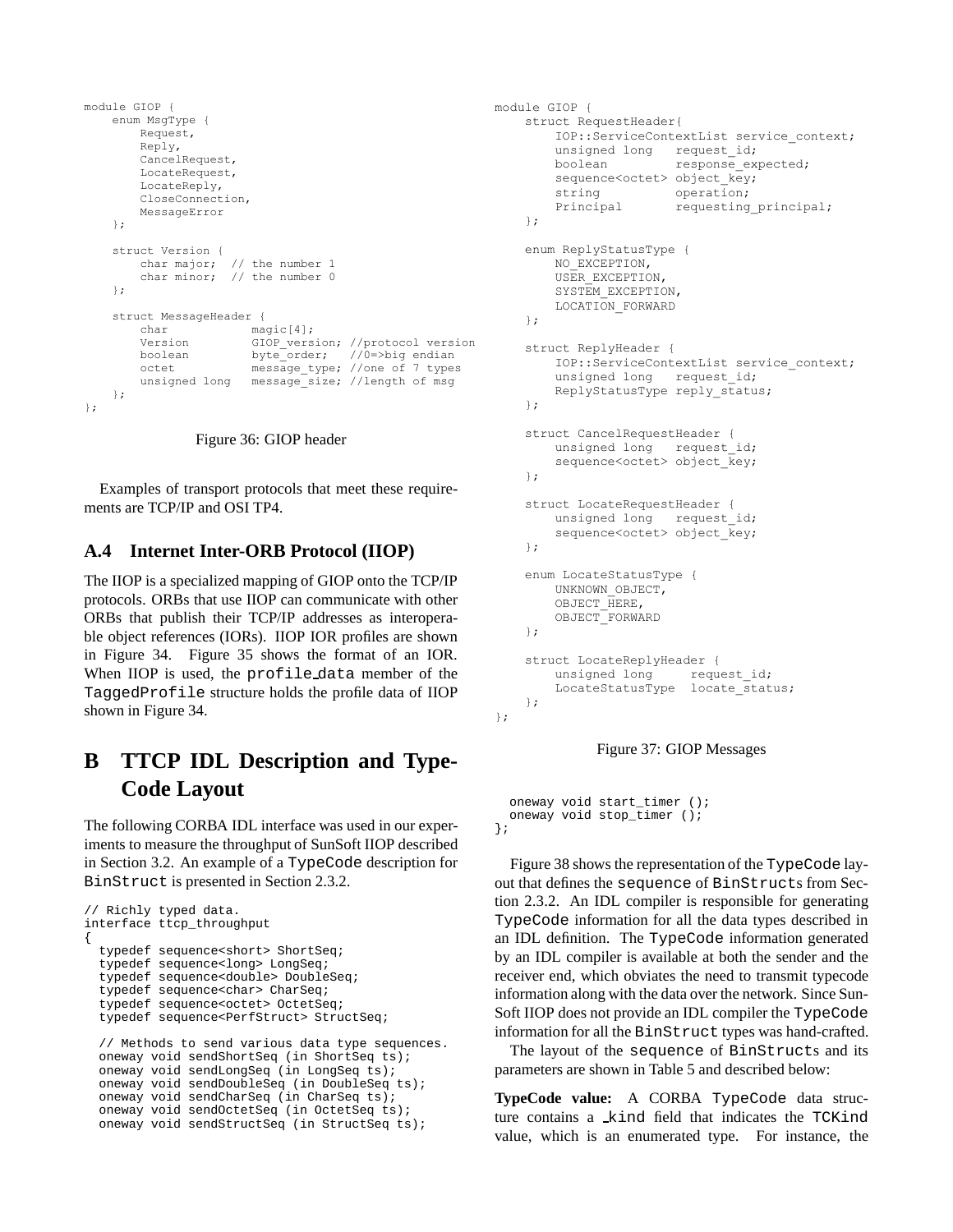![](_page_22_Figure_0.jpeg)

Figure 38: TypeCode for Sequence of BinStruct

TCKind value is tk sequence in the "sequence of BinStruct" example.

**TypeCode length and byte order:** The length field indicates the length of the buffer that holds the CDR representation of the TypeCode's parameters. In this example, the first byte of the CDR buffer indicates the byte order. Here, the IIOP standard value 0 indicates that big-endian byteordering is used.

**Element type:** For a sequence TypeCode, the next entry in the buffer is the TypeCode kind entry for the element type that comprises the sequence. In our example, this value is tk\_struct.

**Encapsulation length and sequence bound:** The next entry is a length field indicating the length of the encapsulation that holds information about the struct's members. The length field is followed by the encapsulation, which is followed by a field that indicates the bounds of the sequence. A value of 0 indicates an "unbounded" sequence (*i.e.*, the size of the sequence is determined at run-time, not at compile-time).

**Encapsulation content and field layouts:** The encapsulation contains two string entries, which follow the designation of the encapsulation's byte-order. Each string entry has a field specifying the length of the string followed by the string values. The first string specifies the "type ID" assigned by the interface repository. The second string holds the actual name of the data type as defined in the IDL definition. After this field is the number of members in the BinStruct IDL struct. This is followed by TypeCode layouts for each field (*e.g.* short, char, long, etc.) in the struct.

# **C Tracing the Data Path of an IIOP Request**

To illustrate the run-time behavior of SunSoft IIOP, we trace the path taken by requests that transmit a sequence of BinStructs (shown in Appendix B). We show how the TypeCode interpreter consults the TypeCode information as it marshals and unmarshals parameters. We use the same BinStruct in this example and in our optimization experiments described in Section 3.2.

**Client-side Data Path:** The client-side data path is shown in Figure 39. This figure depicts the path traced by outgo-

![](_page_22_Figure_10.jpeg)

Figure 39: Sender-side Datapath for the Original SunSoft IIOP Implementation

ing client requests through the TypeCode interpreter. The  $CDR:$ : encoder method marshals the parameters from native host format into a CDR representation suitable for transmission on the network.

The client uses the do call method, which is the SII API provided by SunSoft IIOP that uses the TypeCode interpreter to marshal the parameters and send the client requests. The DII mechanism uses the do dynamic call method to send client requests.

Although the do call and do dynamic call methods play similar roles, their type signatures are different. The do\_call is used by the IDL compiler generated stubs to send client requests. The do dynamic call is used by the ORB's API (*e.g.* send oneway and invoke) for DII to send client requests. The do dynamic call is